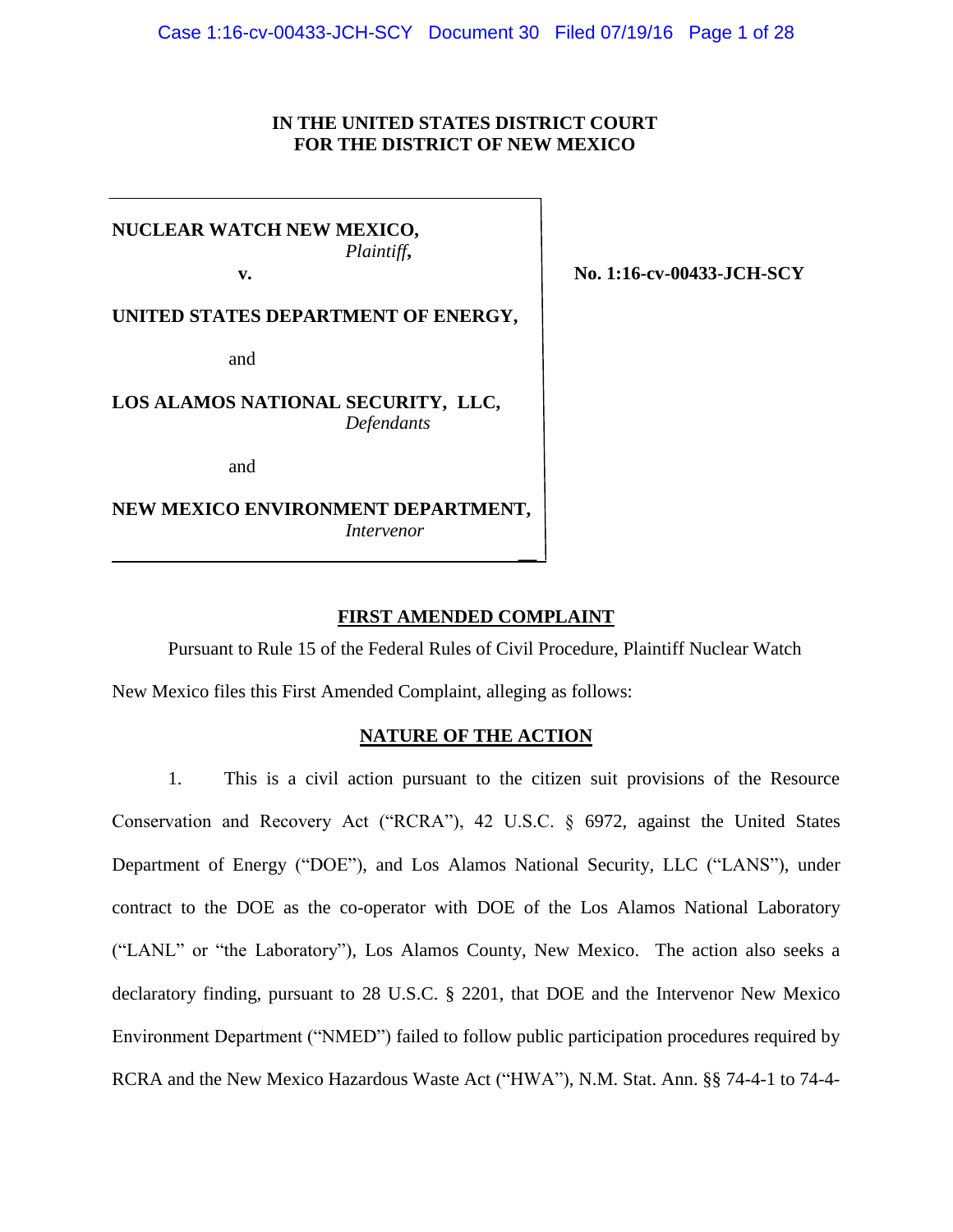### Case 1:16-cv-00433-JCH-SCY Document 30 Filed 07/19/16 Page 2 of 28

17, in entering into an administrative "Compliance Order on Consent" which became effective on June 24, 2016.

### **JURISDICTION AND VENUE**

2. This Court has jurisdiction over this action under 28 U.S.C. §§ 1331, 1346, 1367, and 2201, and 42 U.S.C. § 6972(a).

3. Venue is proper in the United States District Court for the District of New Mexico pursuant to 28 U.S.C. § 1391(b), because the DOE and LANS conduct business in this district, the alleged violations occurred in this district, and the claims in this civil action arose in this district.

#### **PARTIES**

4. The Plaintiff in this action, Nuclear Watch New Mexico, is a project of the Southwest Research and Information Center, a not-for-profit corporation organized under the laws of the State of New Mexico. Nuclear Watch New Mexico is a "person" within the meaning of sections 1004(15) and 7002(a) of RCRA, 42 U.S.C. §§ 6903(15), 6972(a). The mission statement of Nuclear Watch New Mexico includes citizen action to promote environmental protection and cleanup at nuclear facilities. Nuclear Watch New Mexico has been an active participant in hazardous waste management and cleanup issues at the Laboratory. The executive director of Nuclear Watch New Mexico has a personal interest in cleanup of environmental contamination at the Laboratory. He is an avid hiker and rock climber, and he often enjoys these activities in the canyons and on the cliffs around the Laboratory, in the neighboring town of White Rock, and in the adjacent Bandelier National Monument and Santa Fe National Forest.

5. Defendant DOE is a department, agency, or instrumentality of the United States. DOE owns and operates LANL in Los Alamos County, New Mexico. DOE is a "person" within the meaning of sections 1004(15) and 7002(a) of RCRA, 42 U.S.C. §§ 6903(15), 6972(a).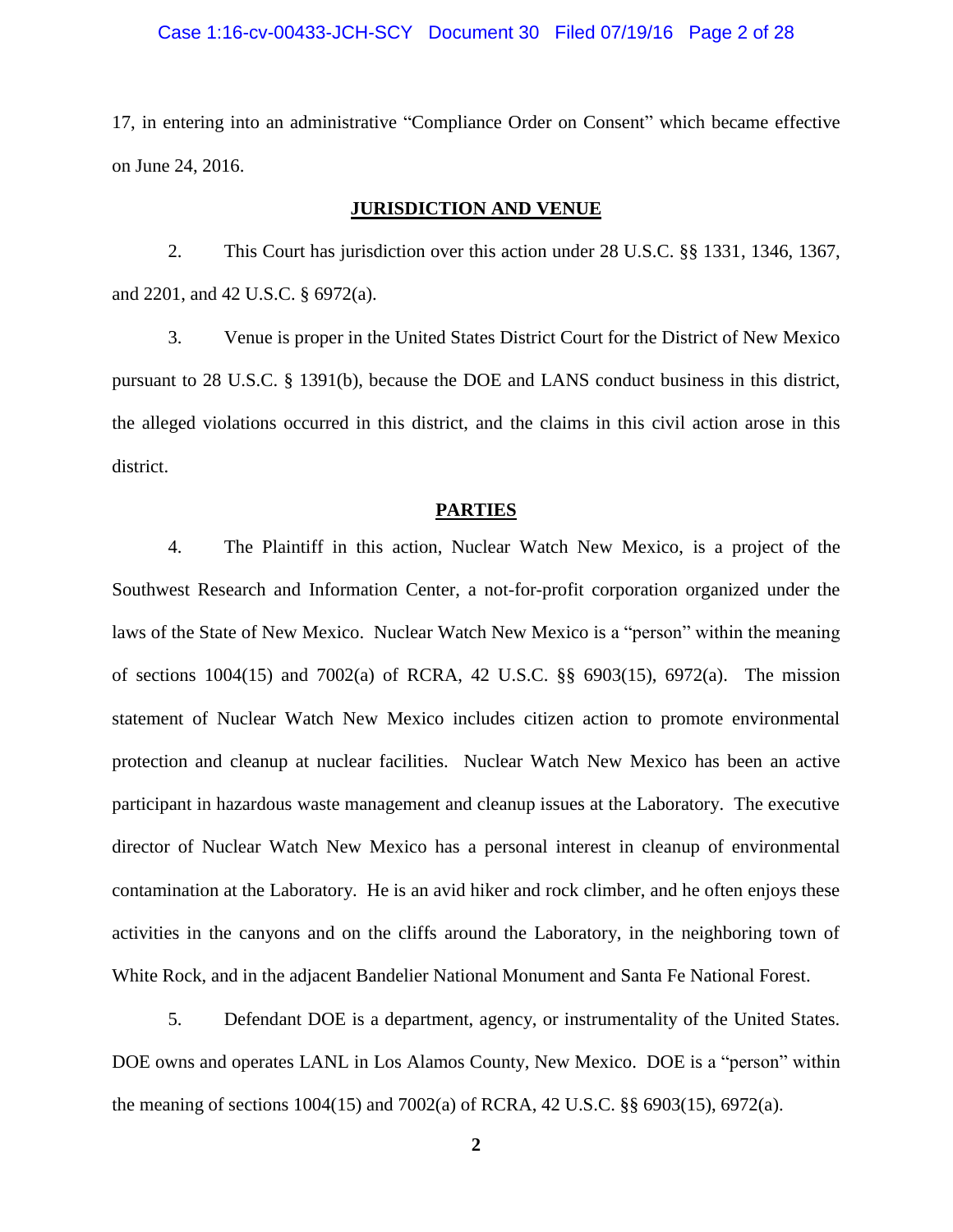### Case 1:16-cv-00433-JCH-SCY Document 30 Filed 07/19/16 Page 3 of 28

6. Defendant LANS is a limited liability company organized under the laws of the State of Delaware. LANS operates LANL under a contract with the National Nuclear Security Administration ("NNSA"), the semi-autonomous nuclear weapons agency within the DOE. LANS is a "person" within the meaning of sections 1004(15) and 7002(a) of RCRA, 42 U.S.C. §§ 6903(15), 6972(a).

7. Intervenor NMED is a department within the executive branch of the State of New Mexico, N.M. Stat. Ann. § 9-7A-6(B)(3) (1991). NMED has responsibility to implement and enforce the HWA. On June 23, 2016, NMED moved to intervene in this case (Doc. #25). The Court granted the motion on June 23, 2016 (Doc. #26).

8. Congress has clearly and unambiguously waived the sovereign immunity of the United States, including DOE, in section 6001(a) of RCRA, 42 U.S.C. § 6961(a).

### **STATUTORY AND REGULATORY BACKGROUND**

9. Congress passed RCRA in 1976 to provide nationwide protection against the dangers of improper hazardous waste disposal. RCRA is a comprehensive statutory scheme providing for the cradle-to-grave regulation of solid and hazardous wastes. Subtitle C of RCRA, 42 U.S.C. §§ 3001 to 3013 (subchapter III), addresses the regulation of hazardous waste.

10. RCRA section 1002(5) defines "hazardous waste," with certain exceptions, as "a solid waste, or combination of solid wastes, which because of its quantity, concentration, or physical, chemical, or infectious characteristics may (A) cause or significantly contribute to an increase in mortality or an increase in serious irreversible, or incapacitating reversible, illness; or (B) may pose a serious risk to human health or the environment if not properly managed." 42 U.S.C. § 6903(5).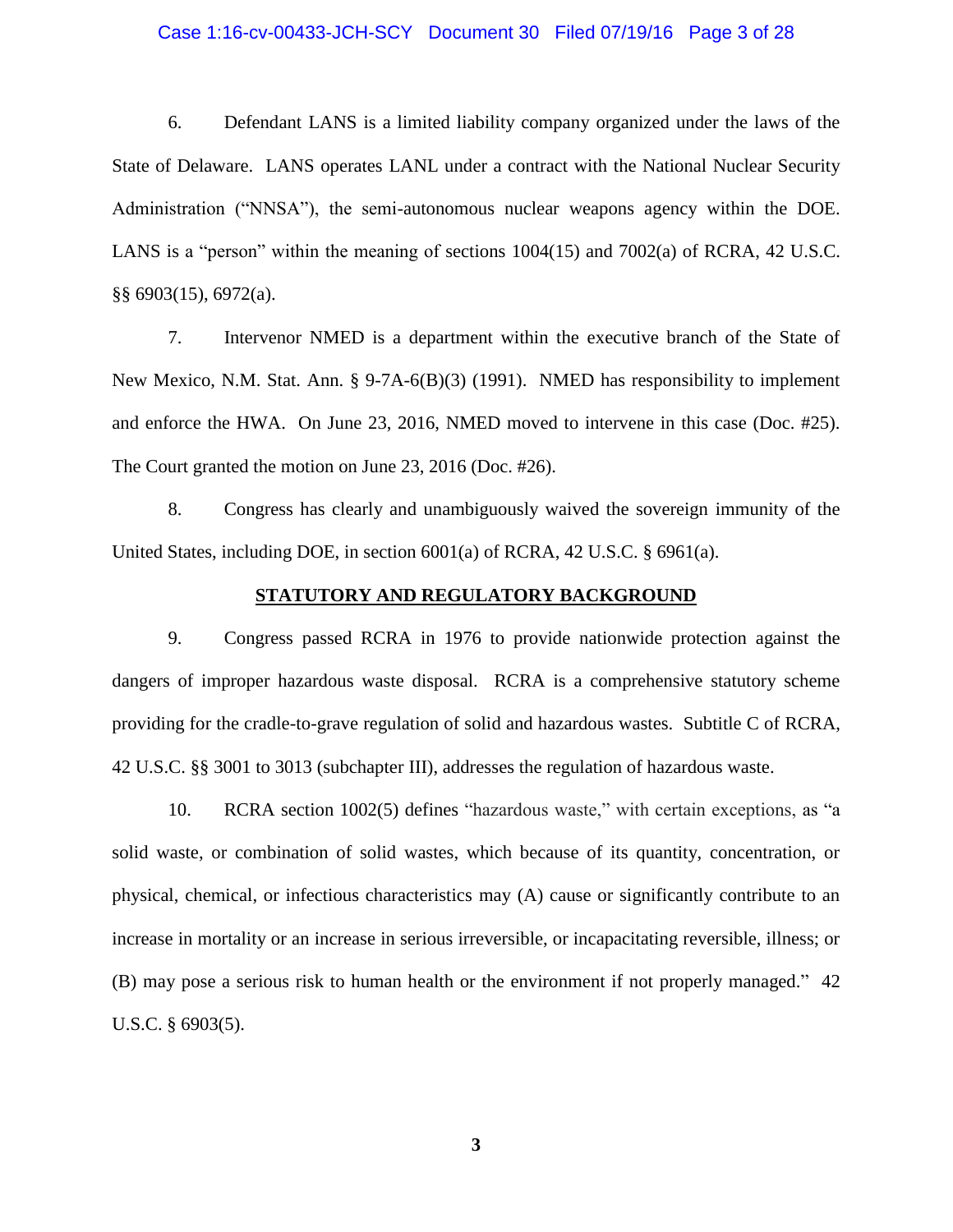### Case 1:16-cv-00433-JCH-SCY Document 30 Filed 07/19/16 Page 4 of 28

11. RCRA requires the United States Environmental Protection Agency ("EPA") to promulgate regulations for the management of hazardous wastes, including standards governing facilities that treat, store, or dispose of hazardous waste, "as may be necessary to protect human health and the environment." 42 U.S.C. § 6924.

12. RCRA, in section 3004(u) and (v), also provides that the standards must include corrective action, or cleanup, requirements for releases into the environment of hazardous waste or hazardous waste constituents. 42 U.S.C. § 6924(u), (v).

13. RCRA section 3005(a) provides that a hazardous waste treatment, storage, or disposal facility must have a permit, issued by EPA or an authorized state, in order to operate. 42 U.S.C. § 6925(a).

14. EPA has promulgated regulations setting standards for facilities that treat, store, or dispose of hazardous waste, 40 C.F.R pts. 264, 265 (2016); requiring corrective action for releases into the environment of hazardous waste and hazardous constituents, 40 C.F.R §§ 264.100, 264.101 (2016); and providing for permits for facilities that treat, store, or dispose of hazardous waste, 40 C.F.R pt. 270.

15. RCRA provides that EPA can authorize a state to administer and enforce its hazardous waste program "in lieu of the Federal program." 42 U.S.C. § 6926(b). An authorized state can "issue and enforce permits for the storage, treatment, or disposal of hazardous waste." *Id.* To be authorized, a state program must be "equivalent to the Federal program," provide for "adequate enforcement," and meet other minimum criteria. *Id.*

16. The New Mexico Legislature enacted the New Mexico Hazardous Waste Act ("HWA") in 1978. N.M. Stat. Ann. §§ 74-4-1 to 74-4-14. The statute generally provides for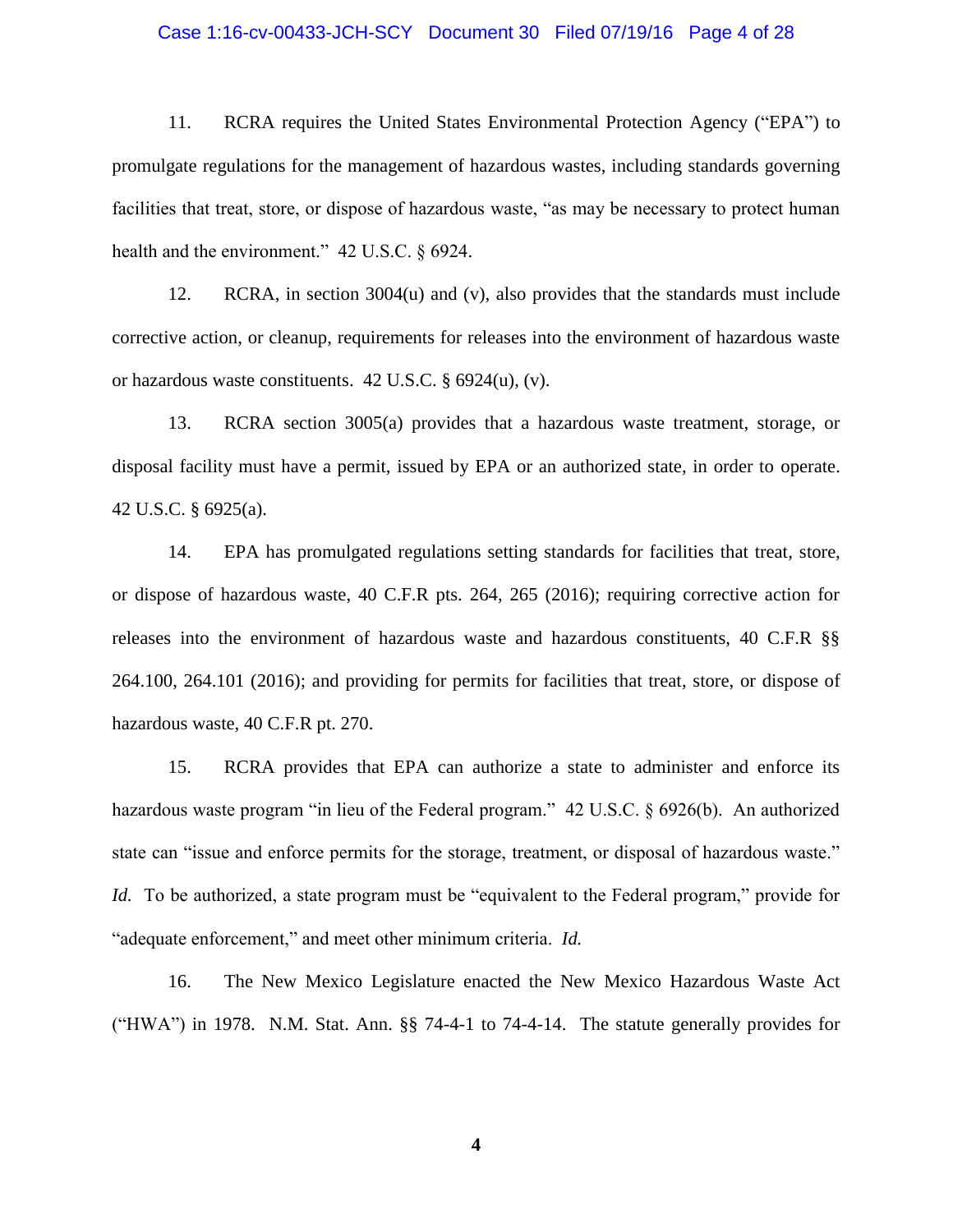### Case 1:16-cv-00433-JCH-SCY Document 30 Filed 07/19/16 Page 5 of 28

state regulation of the generation, transportation, storage, treatment, and disposal of hazardous waste. N.M. Stat. Ann. §§ 74-4-4, 74-4-4.2, 74-4-4.3, 74-4-9, 74-4-10, 74-4-10.1.

17. The HWA is the state analogue of RCRA. The HWA was modeled on RCRA, it contains many provisions that are similar to those in RCRA, and it became effective pursuant to RCRA.

18. The HWA defines "hazardous waste," with certain exceptions, as "any solid waste or combination of solid wastes that because of their quantity, concentration[,] or physical, chemical[,] or infectious characteristics may: (1) cause or significantly contribute to an increase in mortality or an increase in serious irreversible or incapacitating reversible illness; or (2) pose a substantial present or potential hazard to human health or the environment when improperly treated, stored, transported, disposed of[,] or otherwise managed." N.M. Stat. Ann. § 74-4-3(K) (2010).

19. The HWA requires the New Mexico Environmental Improvement Board to adopt rules for the management of hazardous waste, including performance standards applicable to owners and operators of facilities for the treatment, storage or disposal of hazardous waste, as may be necessary to protect public health and the environment. N.M. Stat. Ann. §§ 74-4-4(A)(5) (2010). Such rules must be "equivalent to and no more stringent than federal regulations adopted by [EPA] pursuant to [RCRA], as amended." *Id.* § 74-4-4(A).

20. The HWA also provides that the standards must include requirements for the taking of corrective action for all releases of hazardous waste or hazardous constituents from a solid waste management unit at a treatment, storage, or disposal facility. N.M. Stat. Ann. § 74-4-  $4(A)(5)(h)$  (2010).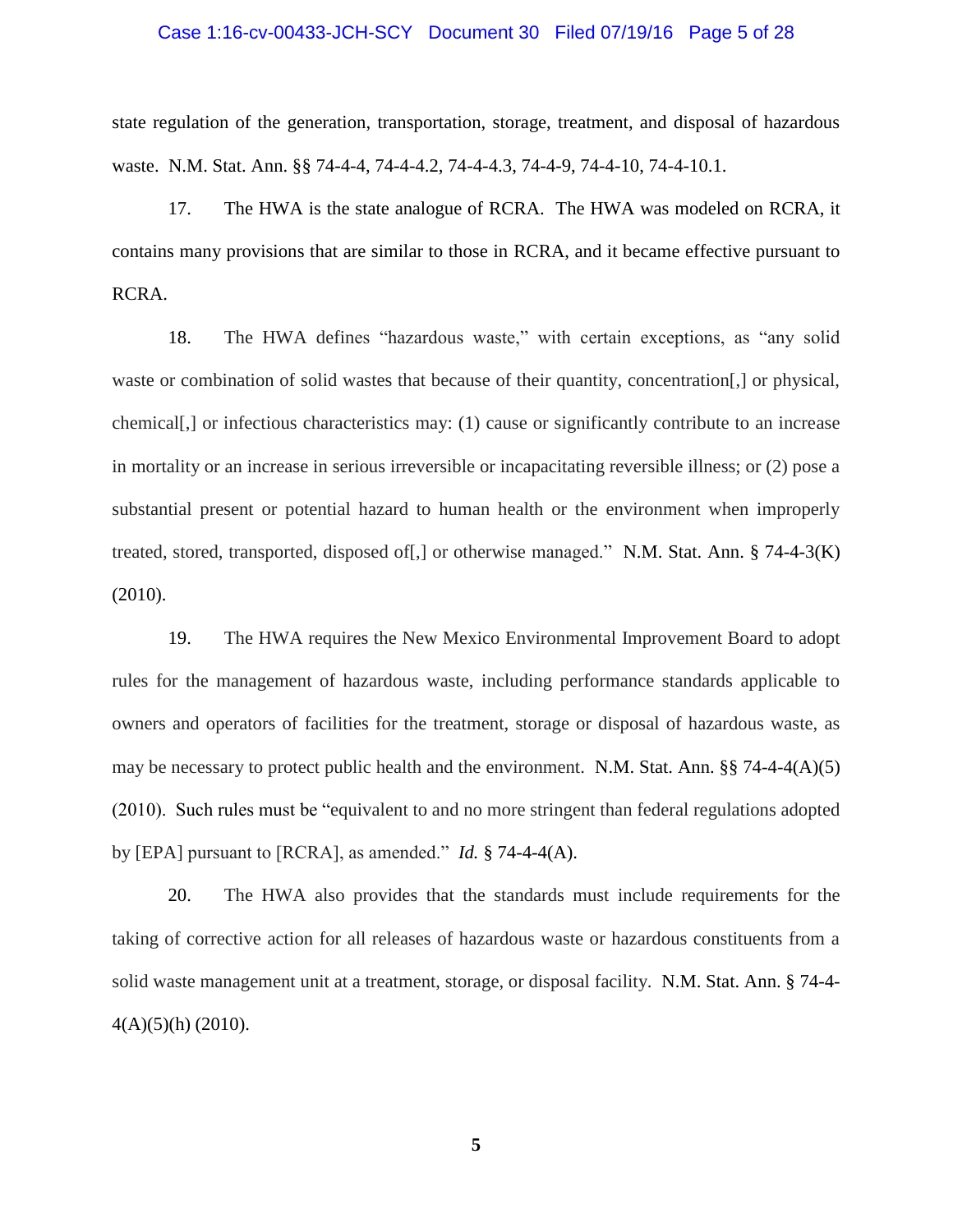### Case 1:16-cv-00433-JCH-SCY Document 30 Filed 07/19/16 Page 6 of 28

21. The HWA also provides that the rules must require each person owning or operating a facility for the treatment, storage, or disposal of hazardous waste to have a permit issued by NMED. N.M. Stat. Ann. § 74-4-4(A)(6) (2010).

22. The Environmental Improvement Board has adopted regulations incorporating by reference the federal standards for facilities that treat, store, or dispose of hazardous waste, N.M. Admin. Code §§ 20.1.4.500, 20.1.4.600 (2016); the federal requirements for corrective action for releases into the environment of hazardous waste and hazardous constituents, N.M. Admin. Code § 20.1.4.500 (2016); and the federal requirements for permits for facilities that treat, store or dispose of hazardous waste, N.M. Admin. Code § 20.1.4.900 (2016).

23. The State of New Mexico received EPA authorization to implement its hazardous waste program under the HWA in lieu of the federal program on January 25, 1985. 50 Fed. Reg. 1515 (Jan. 11, 1985); *see also* 55 Fed. Reg. 28397 (July 11, 1990); 60 Fed. Reg. 53708 (Oct. 17. 1995); 61 Fed. Reg. 2450 (Jan. 26, 1996).

24. RCRA requirements, including state requirements that have become effective pursuant to RCRA, can be enforced by citizen suit. RCRA section 7002(a)(1)(A) provides that any person may commence a civil action on his or her own behalf against any person (including the United States, and any other governmental instrumentality or agency, to the extent permitted by the Eleventh Amendment to the Constitution) "who is alleged to be in violation of any permit, standard, regulation, condition, requirement, prohibition, or order that has become effective pursuant to" RCRA. 42 U.S.C.  $\S$  6972(a)(1)(A). The court in such action may enforce the permit, standard, regulation, condition, requirement, prohibition, or order that has been violated, and may impose an appropriate civil penalty. 42 U.S.C. § 6972(a).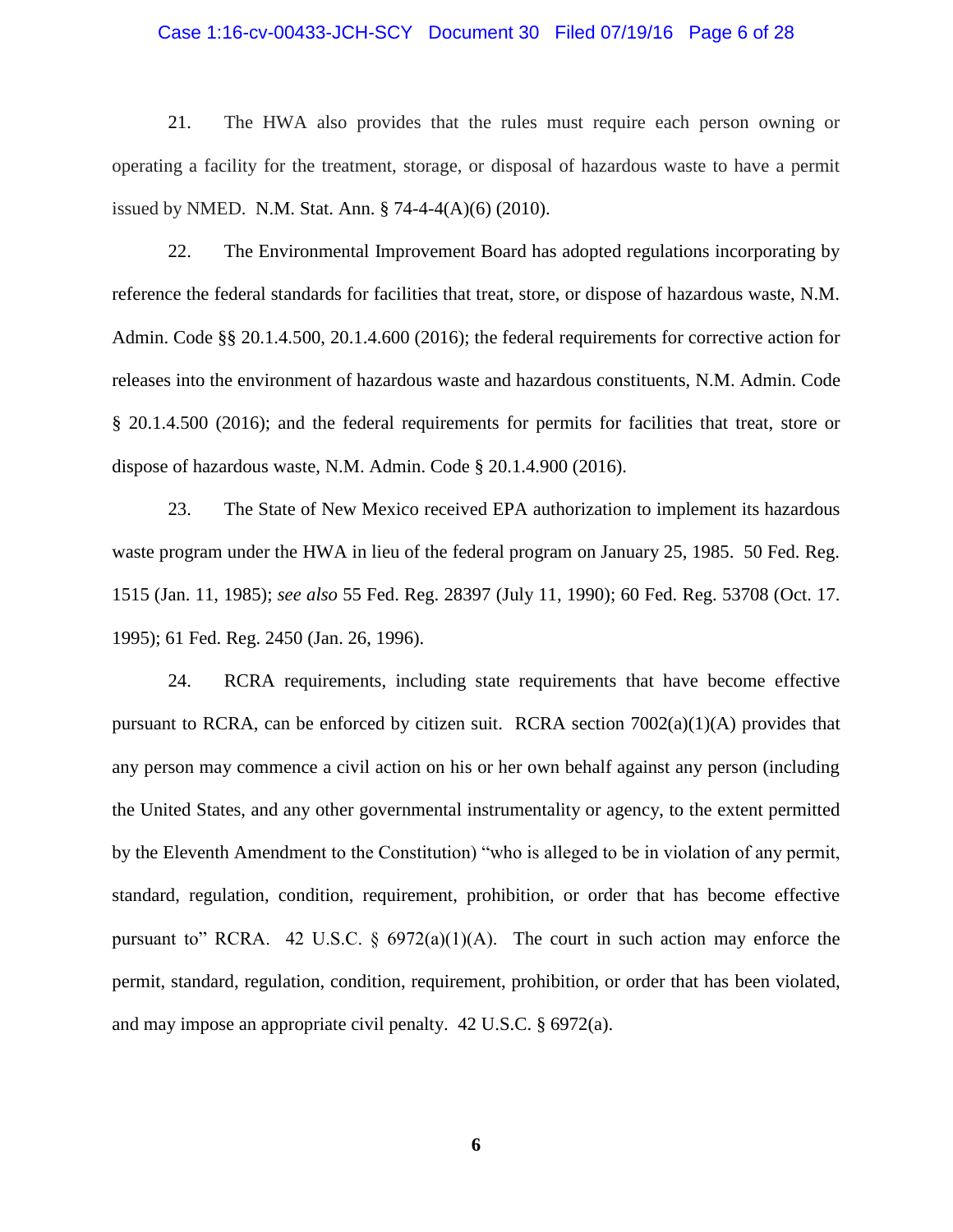### Case 1:16-cv-00433-JCH-SCY Document 30 Filed 07/19/16 Page 7 of 28

25. RCRA section 3008(g) provides that any person who violates any requirement of RCRA is liable for a civil penalty not to exceed \$25,000 for each day of violation. 42 U.S.C. § 6928(g). Pursuant to the Debt Collection Improvement Act of 1996, Public Law 104-134, each Federal agency is required to issue regulations adjusting for inflation the maximum civil monetary penalties that can be imposed under the statutes that agency implements. Accordingly, EPA adjusted the maximum civil penalty of \$25,000 under section 3008(g) of RCRA upward to \$37,500 for each day of the violation, for all violations occurring after January 12, 2009. 40 C.F.R. § 19.4 (2016).

26. RCRA section 6001(a) provides that each department, agency, and instrumentality of the United States "shall be subject to, and comply with, all Federal, State, interstate, and local requirements, both substantive and procedural . . . respecting control and abatement of solid waste or hazardous waste disposal and management in the same manner, and to the same extent, as any person is subject to such requirements." These requirements include administrative orders, injunctive relief, and fines and penalties. 42 U.S.C. § 6961(a).

#### **GENERAL ALLEGATIONS**

#### **A.** *The Laboratory*

27. Los Alamos National Laboratory began operations in 1943 when the United States Army Manhattan Engineer District was established for the development and assembly of an atomic bomb. Current and historic operations have included nuclear weapons design and testing; production of plutonium pits (the fissile cores of nuclear weapons); high explosives research, development, fabrication, and testing; chemical and material science research; electrical research and development; laser design and development; and photographic processing.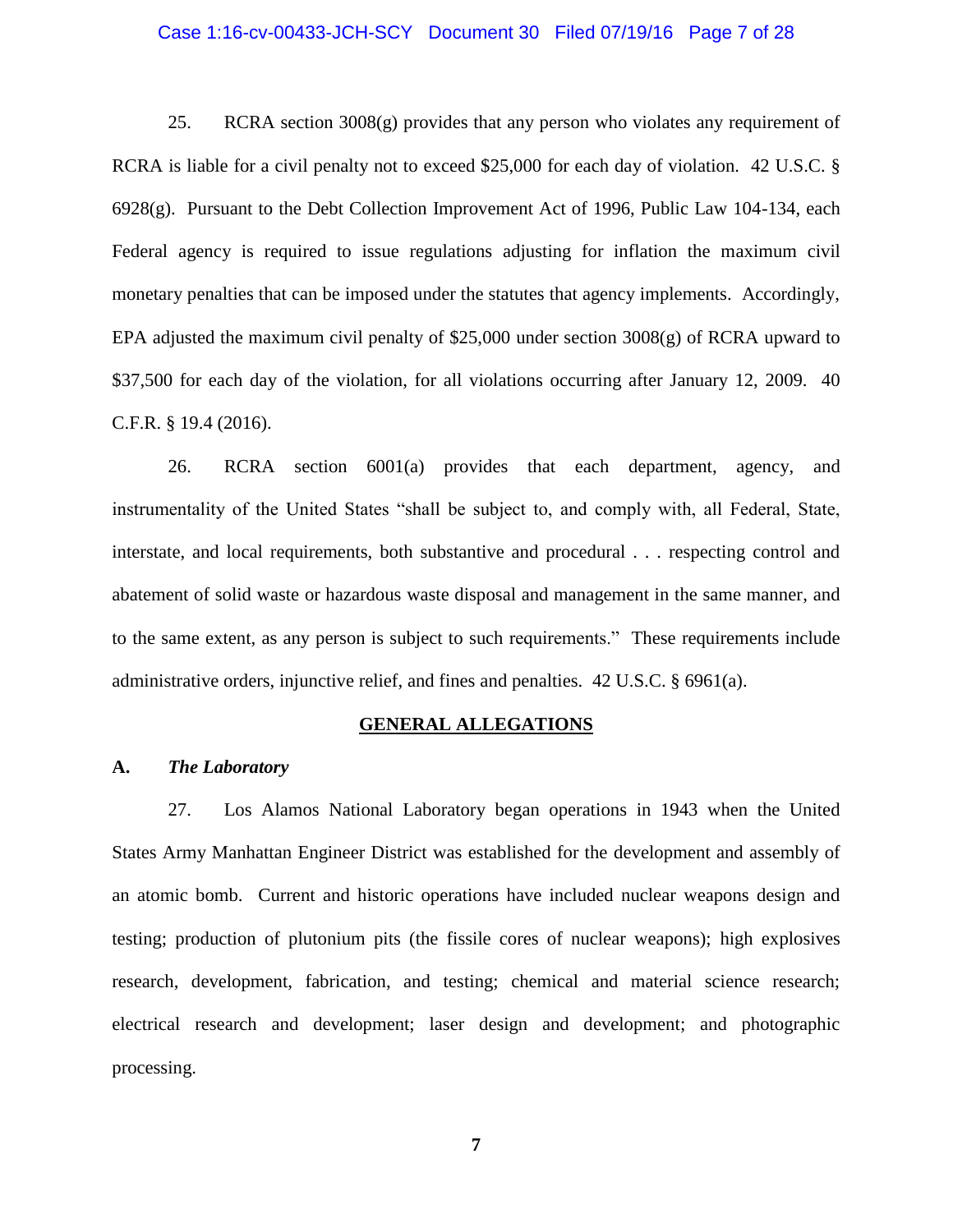### Case 1:16-cv-00433-JCH-SCY Document 30 Filed 07/19/16 Page 8 of 28

28. LANL currently comprises approximately 37 square miles (23,680 acres) and is located on the Pajarito Plateau in Los Alamos County in north central New Mexico, approximately 60 miles north-northeast of Albuquerque and 25 miles northwest of Santa Fe. The Laboratory is surrounded by the Pueblo of San Ildefonso, Los Alamos County, Bandelier National Monument, Santa Fe National Forest, and Santa Fe County.

29. The Pajarito Plateau is dissected by nineteen major surface drainages or canyons and their tributaries. The canyons run roughly west to east or southeast. From north to south, the most prominent canyons are Pueblo Canyon, Los Alamos Canyon, Sandia Canyon, Mortandad Canyon, Pajarito Canyon, Cañon de Valle and Water Canyon, Ancho Canyon, and Chaquehui Canyon. These canyons drain into the Rio Grande, which flows along part of the eastern border of the Laboratory.

30. According to hydrogeologic investigations there are four discrete hydrogeologic zones beneath the Pajarito Plateau on which LANL is located: (1) canyon alluvial systems; (2) intermediate perched water in the volcanic rocks (Tschicoma Formation and the Tshirege Member of the Bandelier Tuff); (3) canyon-specific intermediate perched water within the Otowi Member of the Bandelier Tuff, Cerros del Rio basalt and sedimentary units of the Puye Formation; and (4) the regional aquifer.

31. Water supply wells at the Laboratory, in Los Alamos County, and on San Ildefonso Pueblo property, withdraw water from the regional aquifer beneath the Pajarito Plateau for drinking and other domestic purposes.

32. LANL has been divided into approximately 54 Technical Areas or "TAs." Currently, 49 TAs exist (several former TAs have ceased operations or have been combined with other TAs.) The existing TAs include TA-16, located on the southwestern side of the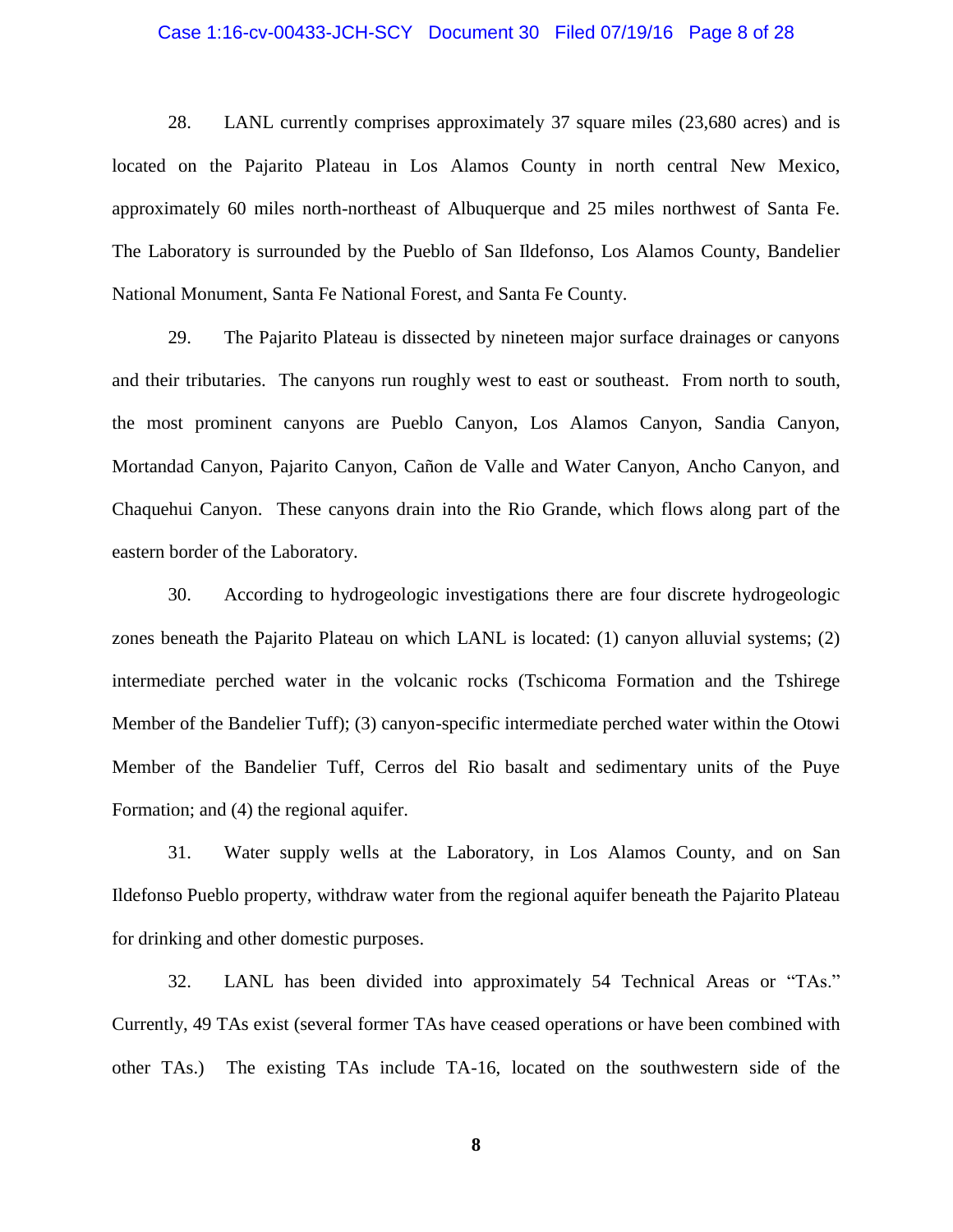### Case 1:16-cv-00433-JCH-SCY Document 30 Filed 07/19/16 Page 9 of 28

Laboratory; TA-21, located on DP Mesa on the northern side of the Laboratory; TA-49, located on the southwestern boundary of LANL on Frijoles Mesa; TA-50, located in the center of LANL between Mortandad Canyon and Two Mile Canyon; and TA-54, located at the eastern end of Mesita del Buey on the eastern side of LANL.

33. For the purpose of managing and administering waste disposal at the Laboratory, LANL's operators have categorized certain areas within the TAs as "Material Disposal Areas" or "MDAs." These include, for example, MDAs A, B, T, U, and V in TA-21; MDA C in TA-50; MDAs G, H, and L in TA-54.

34. As a result of LANL operations from approximately 1943 to the present, DOE and LANS (and their predecessors) have generated, treated, stored, disposed of, and otherwise handled hazardous waste" within the meaning of section 1004(5) of RCRA, 42 U.S.C. § 6903(5), at the Laboratory.

35. DOE and LANS have engaged in the "disposal" of hazardous wastes within the meaning of section 1004(3) of RCRA, 42 U.S.C. § 6903(3), at LANL. DOE and LANS have disposed of such wastes in septic systems, pits, surface impoundments, trenches, shafts, landfills, and waste piles at the Laboratory. DOE and LANS have also discharged such wastes in industrial wastewater and other waste from outfalls into many of the canyon systems at LANL.

36. DOE and LANS have also engaged in the "storage" and "treatment" of hazardous waste within the meaning of section 1004(33) and (34) of RCRA, 42 U.S.C. § 6903(33), (34), at LANL.

37. Within the meaning of section  $3004(u)$  and (v) of RCRA, 42 U.S.C. § 6924 $(u)$ , (v), waste management activities at LANL have resulted in the "release" into the environment of hazardous wastes at the Laboratory.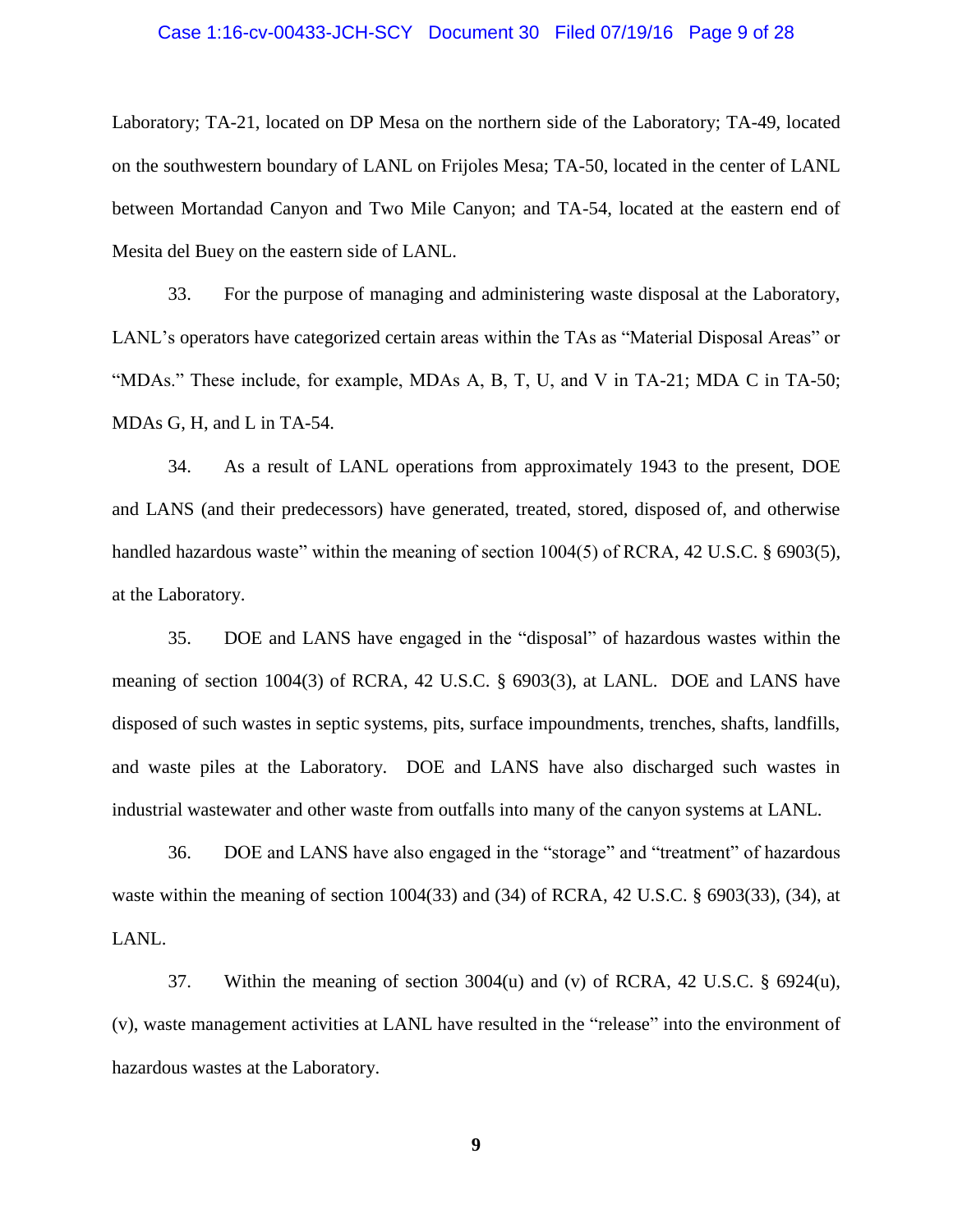### Case 1:16-cv-00433-JCH-SCY Document 30 Filed 07/19/16 Page 10 of 28

38. Hazardous wastes within the meaning of section 1004(5) of RCRA, 42 U.S.C. § 6903(5), that have been released into, and detected in, soils and sediments at LANL include, explosives, such as RDX, HMX, and trinitrotoluene (TNT); volatile organic compounds and semi-volatile organic compounds; metals such as arsenic, barium, beryllium, cadmium, hexavalent chromium, copper, lead, mercury, molybdenum, silver, and zinc; and polychlorinated biphenyls (PCBs).

39. Hazardous wastes within the meaning of section 1004(5) of RCRA, 42 U.S.C. § 6903(5), that have been released into, and detected in, groundwater beneath the Laboratory include explosives, such as RDX; volatile organic compounds such as trichloroethylene, dichloroethylene, and dichloroethane; metals such as molybdenum, manganese, beryllium, lead, cadmium, hexavalent chromium, and mercury; and perchlorate. Hazardous wastes and hazardous constituents have been detected beneath LANL in all four groundwater zones.

40. NMED determined that corrective action at LANL was necessary to protect human health and the environment. Compliance Order on Consent § II (March 1, 2005) (discussed below).

#### **B.** *The March 1, 2005 Consent Order*

41. On March 1, 2005, following a period of litigation in federal and State court and lengthy settlement negotiations, the NMED, DOE, and The Regents of the University of California (predecessor to LANS as operator of Los Alamos National Laboratory) entered into a Compliance Order on Consent ("2005 Consent Order"). The stated purposes of the 2005 Consent Order were to fully determine the nature and extent of environmental contamination at LANL, to identify and evaluate alternatives for the cleanup of environmental contamination, and to implement cleanup. 2005 Consent Order § III.A.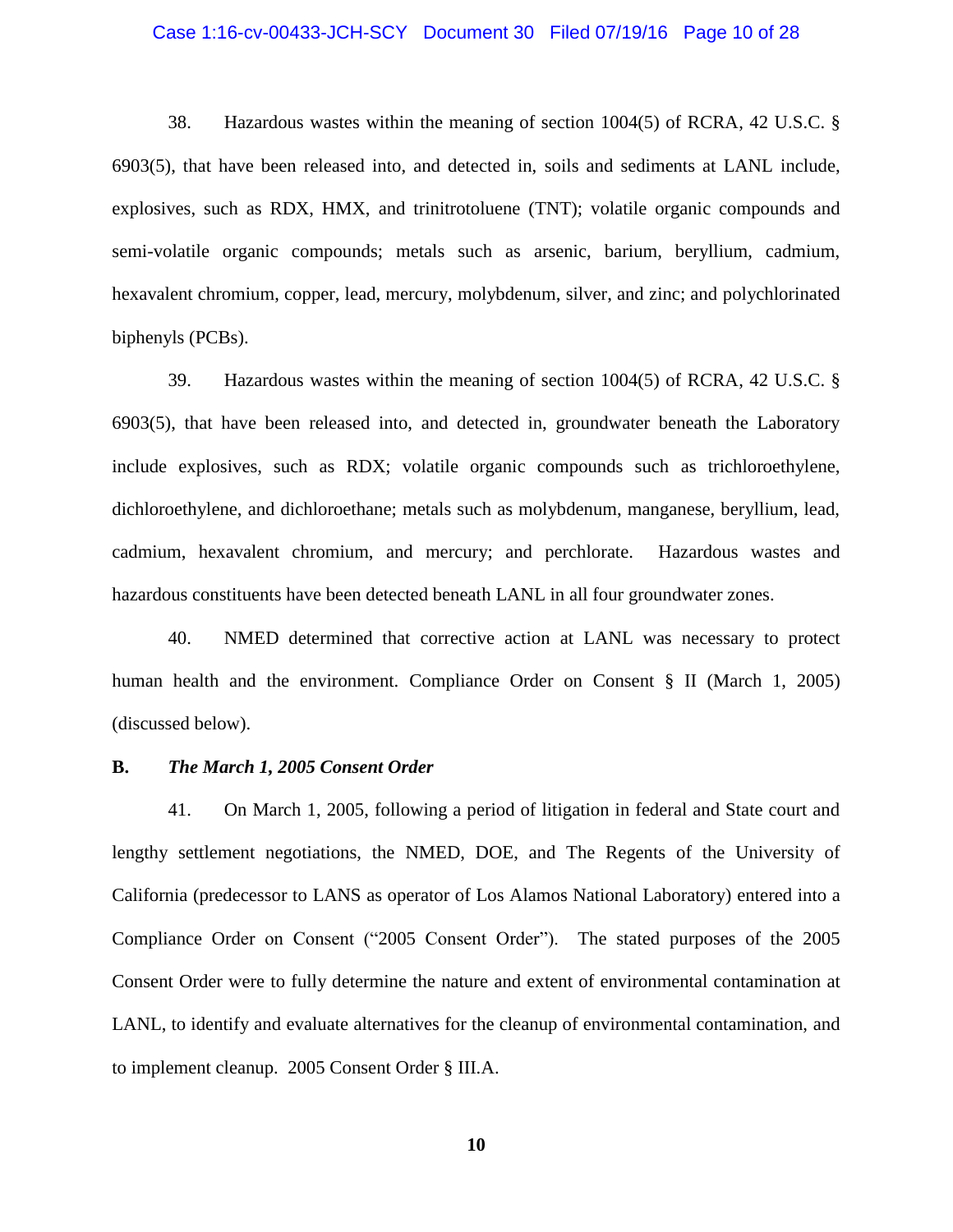### Case 1:16-cv-00433-JCH-SCY Document 30 Filed 07/19/16 Page 11 of 28

42. The 2005 Consent Order has been modified twice, on June 18, 2008, and on October 29, 2012, to revise the deadlines and make other revisions.

43. The 2005 Consent Order expressly states that it fulfills the requirements for corrective action for releases of hazardous waste or hazardous waste constituents under, among other provisions, sections 3004(u) and (v) of RCRA, 42 U.S.C. § 6924(u), (v); the HWA, N.M. Stat. Ann. § 74-4-4(A)(5)(h), (i); and the regulations at 40 C.F.R. §§ 264.100, 264.101 (incorporated by 20.4.1.500 N.M. Admin. Code). 2005 Consent Order § III.A.

44. The 2005 Consent Order set forth a mandatory schedule for completing more than 80 specific corrective action tasks for the investigation and cleanup of environmental contamination at LANL. 2005 Consent Order § XII. The final corrective action compliance date, for submission to NMED of a remedy completion report for MDA G, was December 6, 2015. *Id.* § XII, Tables XII-2, XII-3 (Oct. 29, 2012).

45. The 2005 Consent Order allows DOE and LANS to seek an extension of time in which to perform a requirement of the 2005 Consent Order by making a written request to NMED and showing good cause. NMED then has ten business days to either grant or deny the extension in writing. If NMED does not respond to the request within 10 days, the request is automatically granted. 2005 Consent Order § III.J.2. Many of the deadlines in the 2005 Consent Order schedules have been extended pursuant to this provision, and, in fact, DOE and LANS have requested extensions for all of the most recent deadlines applicable to the violations claimed below. In each such case, for all of the violations claimed herein -- excepting that of the Remedy Completion Report for MDA G at TA-54, for which the deadline expired without the DOE and LANS making a request for an extension – NMED denied the request, leaving no factual doubt as to the existence of any of these violations.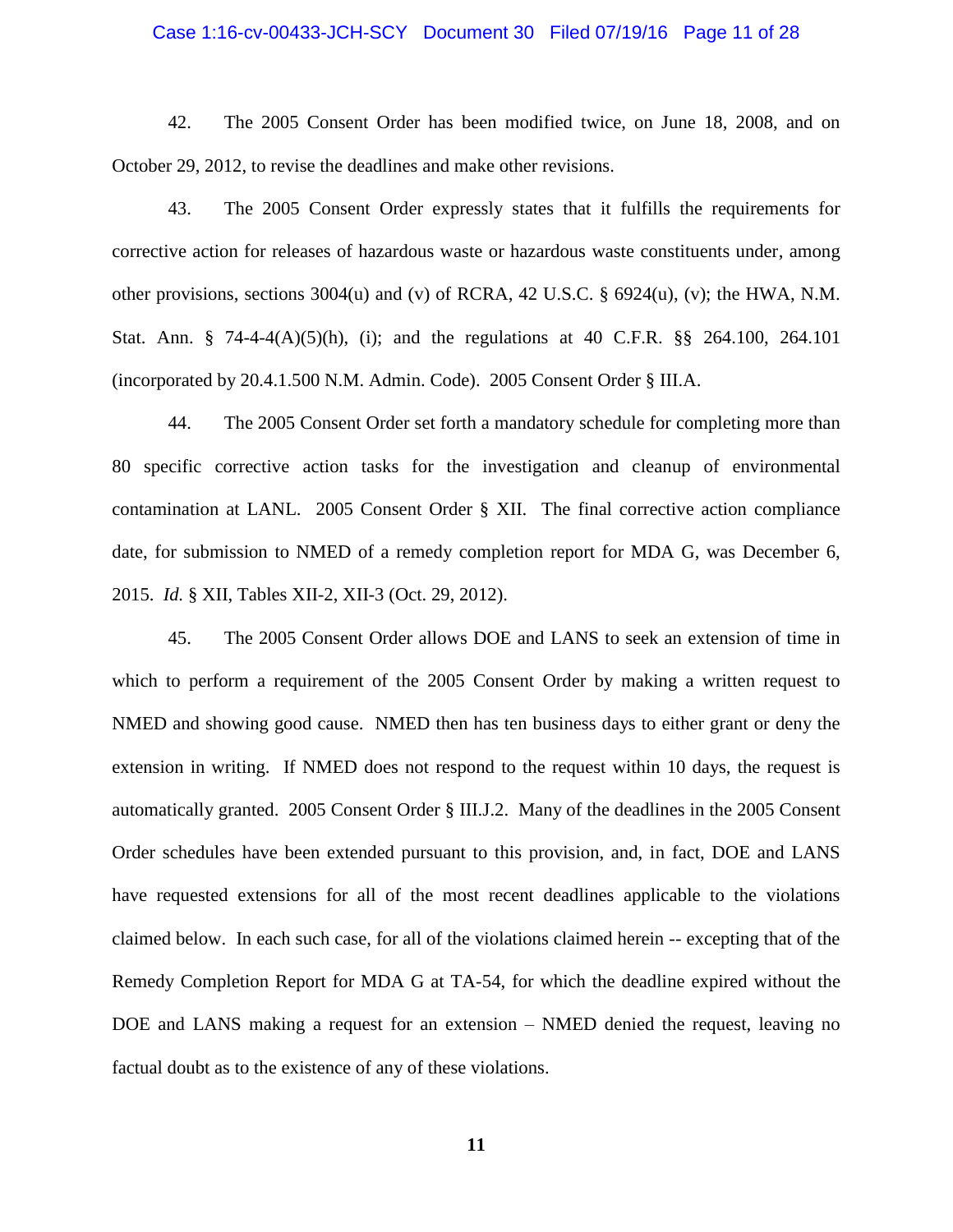### Case 1:16-cv-00433-JCH-SCY Document 30 Filed 07/19/16 Page 12 of 28

46. The 2005 Consent Order adopts and incorporates regulatory requirements for public participation in corrective action, although these regulations are otherwise applicable to corrective action conducted under a hazardous waste permit. Thus, the 2005 Consent Order provides that it "incorporates all rights, procedures and other protections afforded . . . the public pursuant to the regulations at 20.4.1.900 NMAC (incorporating 40 C.F.R. § 270.42) [(permit regulations)] and 20.4.1.901 NMAC, including, but not limited to, opportunities for public participation, including public notice and comment, administrative hearings, and judicial appeals concerning, for example, remedy selection decisions of" NMED. 2005 Consent Order § III.W.5. Further, the 2005 Consent Order specifies that these public participation requirements apply to modifications of the order. It states that "[a]s provided in Section III.W.5, modifications of this Consent Order are subject to the same procedural rights that would apply to those modifications if made under the Facility's Hazardous Waste Permit pursuant to the regulations at 20.4.1.900 NMAC (incorporating 40 C.F.R. § 270.42) and 20.4.1.901 NMAC." 2005 Consent Order § III.J.1.

47. In the 2005 Consent Order, the State of New Mexico expressly states that each requirement of the Consent Order is an enforceable "requirement" of RCRA within the meaning of the citizen suit provision at section  $7002(a)(1)(A)$ , 42 U.S.C. § 6972(a)(1)(A). The State also states in the Consent Order that citizens may sue to enforce the requirements of the Consent Order pursuant to the citizen suit provision at section 7002(a) of RCRA, 42 U.S.C. § 6972(a), if DOE and the University of California (predecessor to LANS) violate those requirements. 2005 Consent Order § III.U.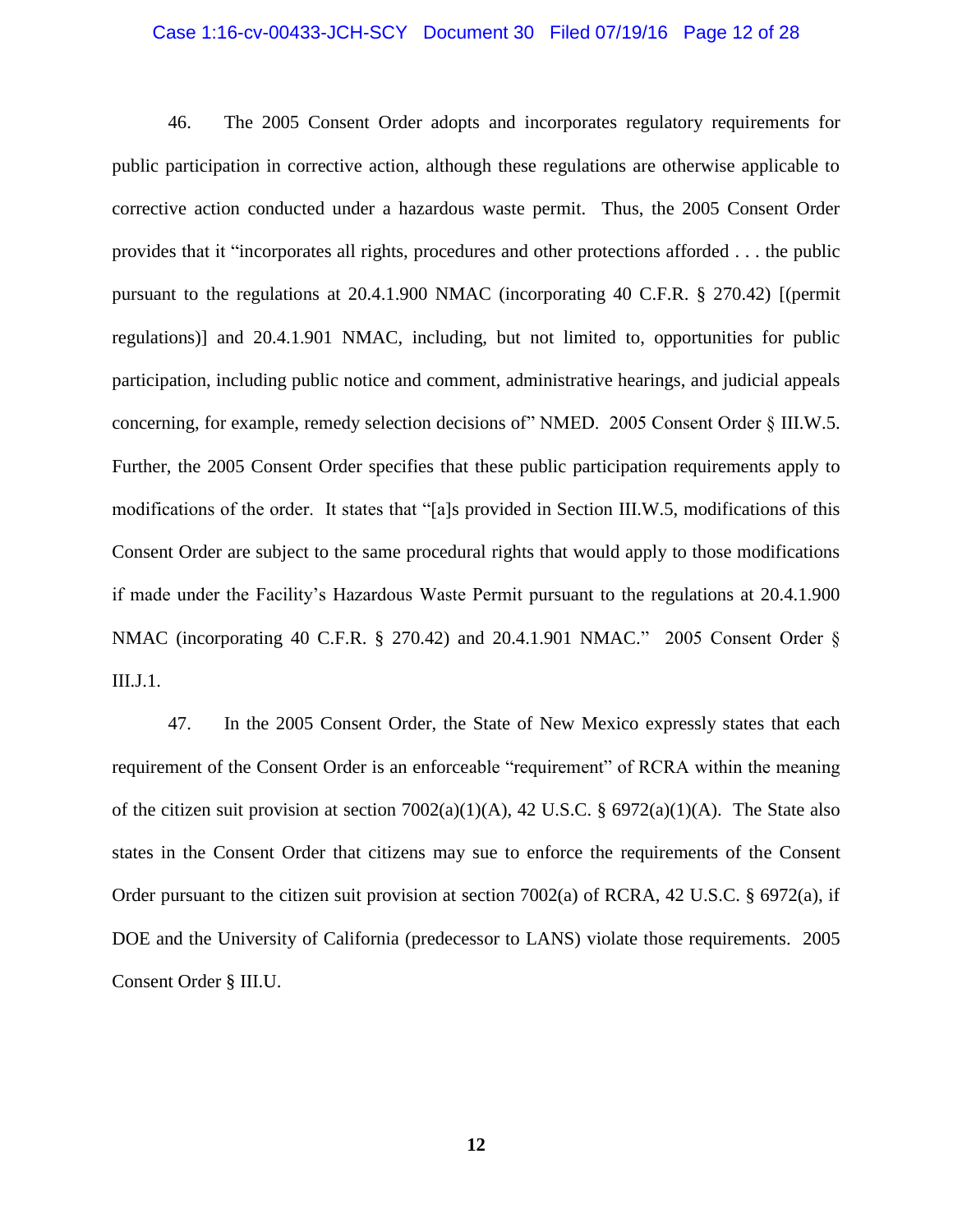## **C.** *The June 24, 2016 Consent Order*

48. On March 30, 2016, NMED posted on its website a proposed draft consent order that would "supersede" the 2005 Consent Order. NMED published a notice stating that it would accept public comment on the draft consent order for a period of 45 days, until May 16, 2016. NMED extended the public comment period until May 31, 2016.

49. Approximately 40 members of the public, including Nuclear Watch New Mexico, submitted written comments to NMED on the draft consent order. Nuclear Watch New Mexico submitted comments on May 16 and May 31, 2016 asserting, among other things, that NMED must hold a public hearing on the draft consent order, including the opportunity for the public to present testimony and cross-examine witnesses, as required by the HWA and the 2005 Consent Order. NMED posted a "response to comments" on its website, but did not substantively address the public comments.

50. NMED did not hold a public hearing on the draft consent order before it executed the 2016 Consent Order.

51. DOE and NMED executed a final consent order (DOE on June 22, 2016; NMED on June 24, 2016), entitled "Compliance Order on Consent" ("2016 Consent Order"). According to the 2016 Consent Order, "[t]his Consent Order supersedes the 2005 Compliance Order on Consent (2005 Consent Order) and settles any outstanding alleged violations under the 2005 Consent Order." 2016 Consent Order, § II.A.

52. The 2016 Consent Order does not contain a schedule for completion of corrective action tasks. Nor does it contain a final deadline for completion of all corrective action. Rather, it provides that each year NMED and DOE will meet to negotiate the schedule for the next federal fiscal year. 2016 Consent Order § VIII.B, C.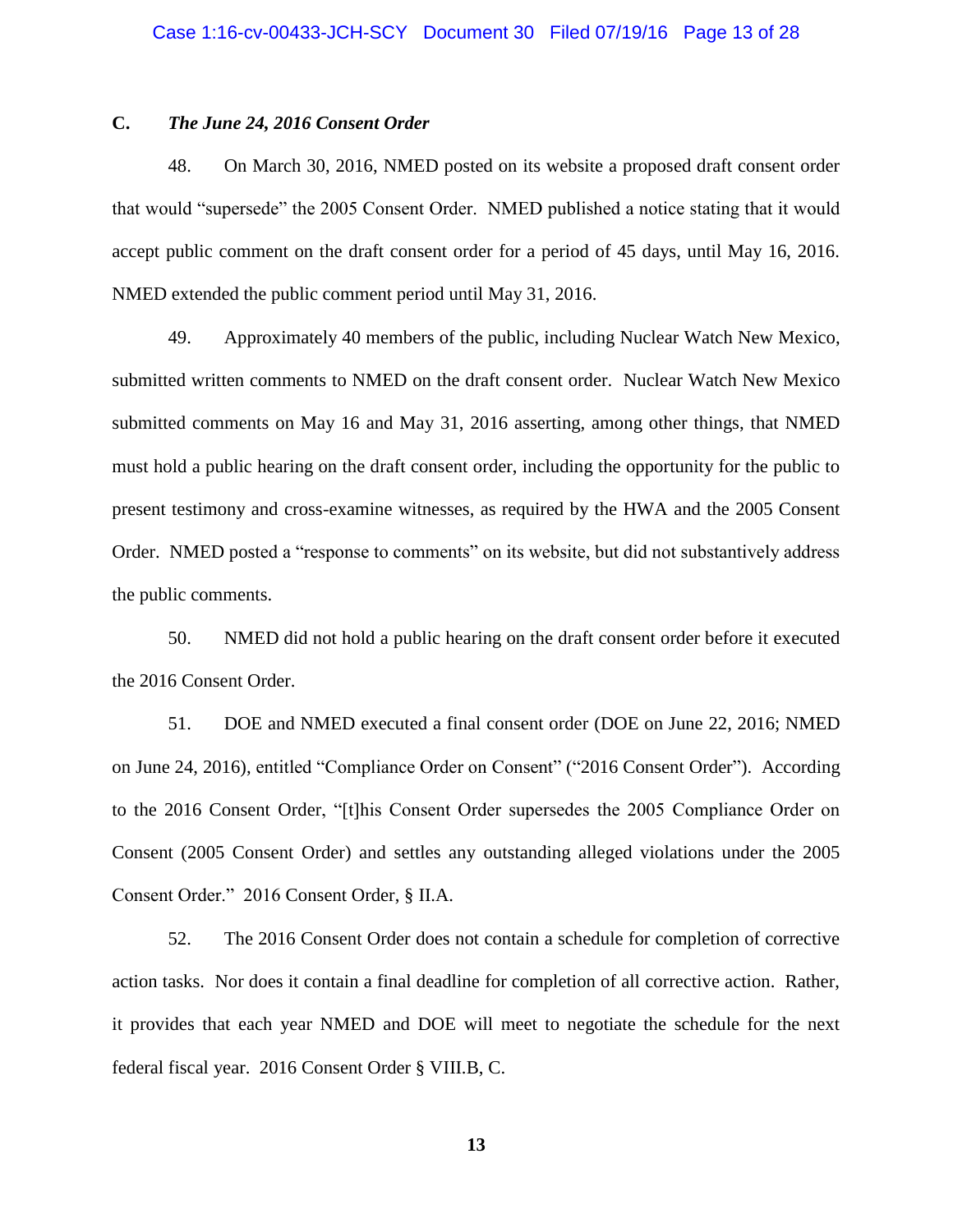# **FIRST CLAIM FOR RELIEF: VIOLATION OF INTERIM COMPLIANCE DATES**

53. Nuclear Watch New Mexico realleges Paragraphs 1 through 47 as if fully set forth below.

54. First violation: Under the 2005 Consent Order, DOE and LANS were scheduled to submit to NMED the Remedy Completion Report for MDA A at TA-21 (SWMU 21-014) on March 11, 2011. 2005 Consent Order § XII, Tables XII-2, XII-3. This report was recast as a "Phase II Investigation/Remediation Report," and the March 11, 2011 deadline was extended three times at the request of DOE and LANS. By letter dated November 13, 2009, NMED extended the deadline until May 31, 2012; by letter dated February 9, 2011, NMED extended the deadline until December 20, 2013; and by letter dated January 2, 2014, NMED extended the deadline until June 30, 2014. By letter dated June 18, 2014, NMED denied a fourth extension request. As of this date, DOE and LANS have not submitted to NMED a Remedy Completion Report (or Phase II Investigation/Remediation Report) for MDA A.

55. Pursuant to sections 3008(g) and 7002(a) of RCRA, 42 U.S.C. §§ 6928(g), 6972(a), DOE and LANS are jointly liable for a civil penalty not to exceed \$37,500 for each day after the June 30, 2014 deadline that they failed to submit to NMED a Remedy Completion Report for MDA A.

56. Pursuant to section 7002(a) of RCRA, 42 U.S.C. § 6972(a), DOE and LANS are jointly liable for an injunction ordering them to complete the remedy and to submit to NMED a Remedy Completion Report for MDA A.

57. Second violation: Under the 2005 Consent Order, the investigation work plan for each aggregate area must include a schedule for submittal of the investigation report. 2005 Consent Order § XII, Tables XII-2 n. 2, XII-3 n. 2. According to NMED's letter approving the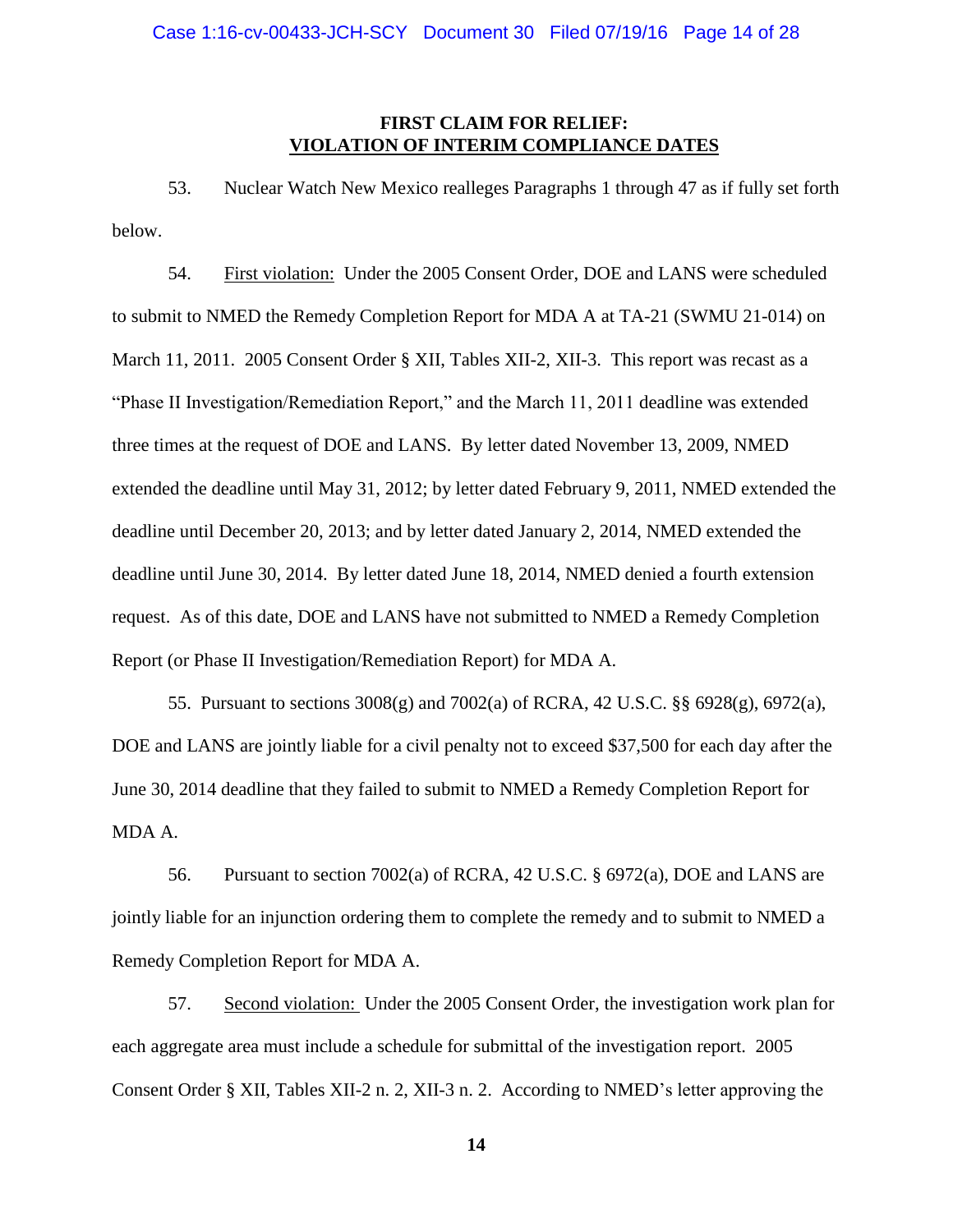### Case 1:16-cv-00433-JCH-SCY Document 30 Filed 07/19/16 Page 15 of 28

Investigation Work Plan for the Cañon de Valle Aggregate Area, dated February 9, 2007, DOE and LANS were scheduled to submit to NMED the Investigation Report for the Cañon de Valle Aggregate Area at TA-15 on June 15, 2012. This deadline was extended twice at the request of DOE and LANS. By letter dated July 28, 2011, in response to a claim of *force majeure*, NMED extended the deadline until July 2, 2012; and by letter dated December 14, 2011, NMED extended the deadline until July 2, 2014. By letter dated July 10, 2014, NMED denied a third extension request. As of this date, DOE and LANS have not submitted to NMED an Investigation Report for the Cañon de Valle Aggregate Area at TA-15.

58. Pursuant to sections  $3008(g)$  and  $7002(a)$  of RCRA, 42 U.S.C. §§ 6928(g), 6972(a), DOE and LANS are jointly liable for a civil penalty not to exceed \$37,500 for each day after the July 2, 2014 deadline that they failed to submit to NMED an Investigation Report for the Cañon de Valle Aggregate Area at TA-15.

59. Pursuant to section 7002(a) of RCRA, 42 U.S.C. § 6972(a), DOE and LANS are jointly liable for an injunction ordering them to complete the investigation and to submit to NMED an Investigation Report for the Cañon de Valle Aggregate Area at TA-15.

60. Third violation: Under the 2005 Consent Order, DOE and LANS were required to submit to NMED work plans for the installation of regional groundwater monitoring wells. 2005 Consent Order § IV. According to NMED's letter approving the Drilling Work Plan for Regional Aquifer Wells MW-14 (R-64) and MW-10 (R-65), dated March 18, 2011, DOE and LANS were scheduled to complete the installation of monitoring Well R-65 into the regional aquifer by September 30, 2011. This deadline was extended several times at the request of DOE and LANS. By letter dated July 28, 2011, in response to a claim of *force majeure*, NMED extended the deadline for completing monitoring Well R-65 until October 30, 2011. By letter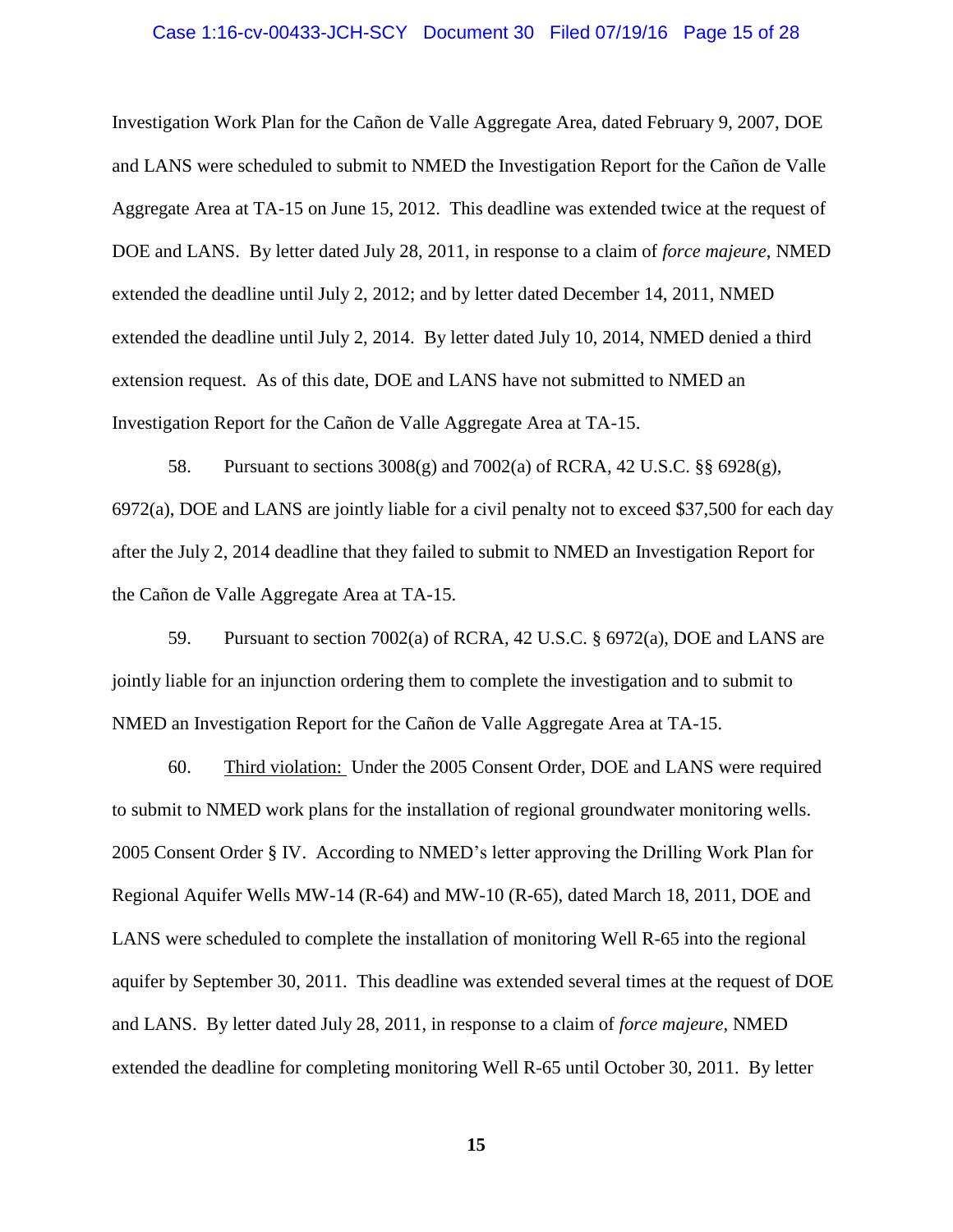### Case 1:16-cv-00433-JCH-SCY Document 30 Filed 07/19/16 Page 16 of 28

dated September 12, 2011, NMED reversed the deadlines for completing Wells R-65 and R-66, thus extending the deadline for completion of monitoring Well R-65 until December 6, 2011. On information and belief, NMED sent a letter that extended the deadline for completing monitoring Well R-65 until January 15, 2012. By letter dated November 18, 2011, the Department extended the deadline for completing monitoring Well R-65 until January 15, 2014. By letter dated January 8, 2014, NMED extended the deadline for completing monitoring Well R-65 until June 30, 2014. On June 25, 2014, NMED denied a subsequent request to extend the deadline for completing monitoring Well R-65. As of this date, DOE and LANS have not completed the installation of regional monitoring Well R-65.

61. Under the 2005 Consent Order, DOE and LANS were required to submit to NMED a Well Completion Summary Fact Sheet describing the installation of monitoring Well R-65 within 30 days after completion of the installation or, given the last extension, on July 30, 2014. 2005 Consent Order § XII, Table XII-4. As of this date, DOE and LANS have not submitted to NMED a Well Completion Summary Fact Sheet for monitoring Well R-65.

62. Under the 2005 Consent Order, DOE and LANS were required to submit to NMED a Well Completion Report describing in greater detail the installation of monitoring Well R-65 within 150 days after completion of the installation or, given the last extension, on November 30, 2014. 2005 Consent Order § XII, Table XII-4. As of this date, DOE and LANS have not submitted to NMED a Well Completion Report for monitoring Well R-65.

63. Pursuant to sections 3008(g) and 7002(a) of RCRA, 42 U.S.C. §§ 6928(g), 6972(a), DOE and LANS are jointly liable for a civil penalty not to exceed \$37,500 for each day after the July 30, 2014 deadline that they failed to submit to NMED a Well Completion Summary Fact Sheet for monitoring Well R-65, and for each day after the November 30, 2014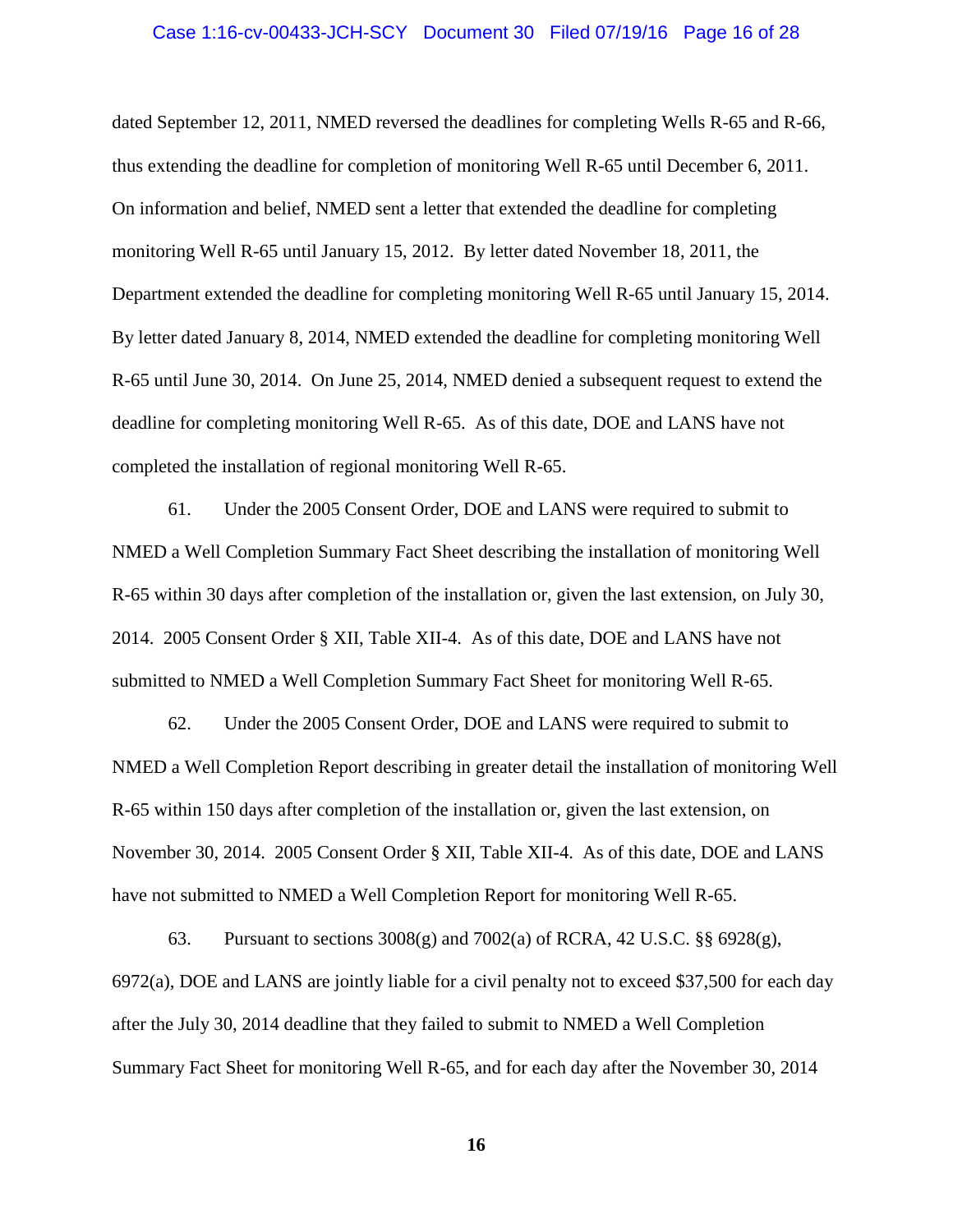### Case 1:16-cv-00433-JCH-SCY Document 30 Filed 07/19/16 Page 17 of 28

deadline that they failed to submit to NMED a Well Completion Report for monitoring Well R-65.

64. Pursuant to section 7002(a) of RCRA, 42 U.S.C. § 6972(a), DOE and LANS are jointly liable for an injunction ordering them to complete the installation of monitoring Well R-65 into the regional aquifer, to submit to NMED a Well Completion Summary Fact Sheet for Well R-65 within 30 days after completion of the installation, and to submit to NMED a Well Completion Report for monitoring Well R-65 within 150 days after completion of the installation.

65. Fourth violation: Under the 2005 Consent Order, the investigation work plan for each aggregate area must include a schedule for submittal of the investigation report. 2005 Consent Order § XII, Tables XII-2 n. 2, XII-3 n. 2. According to NMED's letter approving the Investigation Work Plan for the Lower Pajarito Canyon Aggregate Area, dated December 8, 2010, DOE and LANS were scheduled to submit to NMED the Investigation Report for the Lower Pajarito Canyon Aggregate Area on July 31, 2012. This deadline was extended once at the request of DOE and LANS. By letter dated November 23, 2011, NMED extended the deadline until July 31, 2014. By letter dated July 22, 2014, NMED denied a second request to extend this deadline. As of this date, DOE and LANS have not submitted to NMED an Investigation Report for the Lower Pajarito Canyon Aggregate Area.

66. Pursuant to sections 3008(g) and 7002(a) of RCRA, 42 U.S.C. §§ 6928(g), 6972(a), DOE and LANS are jointly liable for a civil penalty not to exceed \$37,500 for each day after the July 31, 2014 deadline that they failed to submit to NMED an Investigation Report for the Lower Pajarito Canyon Aggregate Area.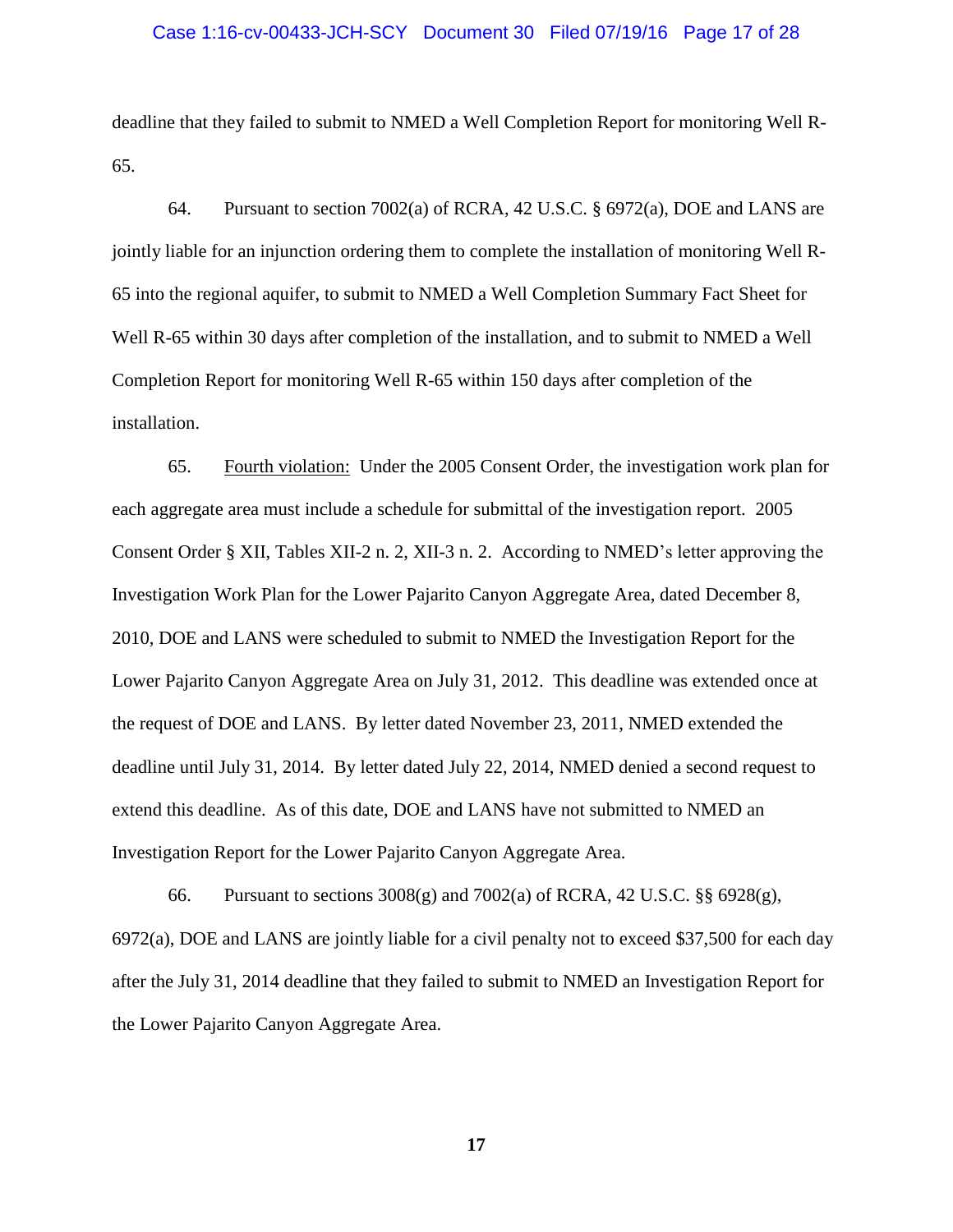### Case 1:16-cv-00433-JCH-SCY Document 30 Filed 07/19/16 Page 18 of 28

67. Pursuant to section 7002(a) of RCRA, 42 U.S.C. § 6972(a), DOE and LANS are jointly liable for an injunction ordering them to complete the investigation and to submit to NMED an Investigation Report for the Lower Pajarito Canyon Aggregate Area.

68. Fifth violation: Under the 2005 Consent Order, the investigation work plan for each aggregate area must include a schedule for submittal of the investigation report. 2005 Consent Order § XII, Tables XII-2 n. 2, XII-3 n. 2. According to the approved Investigation Work Plan for the Twomile Canyon Aggregate Area, dated January 31, 2010, DOE and LANS were scheduled to submit to NMED the Investigation Report for the Twomile Canyon Aggregate Area on August 15, 2012. This deadline was extended twice at the request of DOE and LANS. By letter dated July 28, 2011, in response to a claim of *force majeure*, NMED extended the deadline until August 30, 2012; and by letter dated November 23, 2011, NMED extended the deadline until August 30, 2014. By letter dated July 22, 2014, NMED denied a third request to extend this deadline. As of this date, DOE and LANS have not submitted to NMED an Investigation Report for the Twomile Canyon Aggregate Area.

69. Pursuant to sections  $3008(g)$  and  $7002(a)$  of RCRA, 42 U.S.C. §§ 6928(g), 6972(a), DOE and LANS are jointly liable for a civil penalty not to exceed \$37,500 for each day after the August 30, 2014 deadline that they failed to submit to NMED an Investigation Report for the Twomile Canyon Aggregate Area.

70. Pursuant to section 7002(a) of RCRA, 42 U.S.C. § 6972(a), DOE and LANS are jointly liable for an injunction ordering them to complete the investigation and to submit to NMED an Investigation Report for the Twomile Canyon Aggregate Area.

71. Sixth violation: Under the 2005 Consent Order, DOE and LANS were scheduled to submit to NMED the Investigation Work Plan for the Lower Water/Indio Canyon Aggregate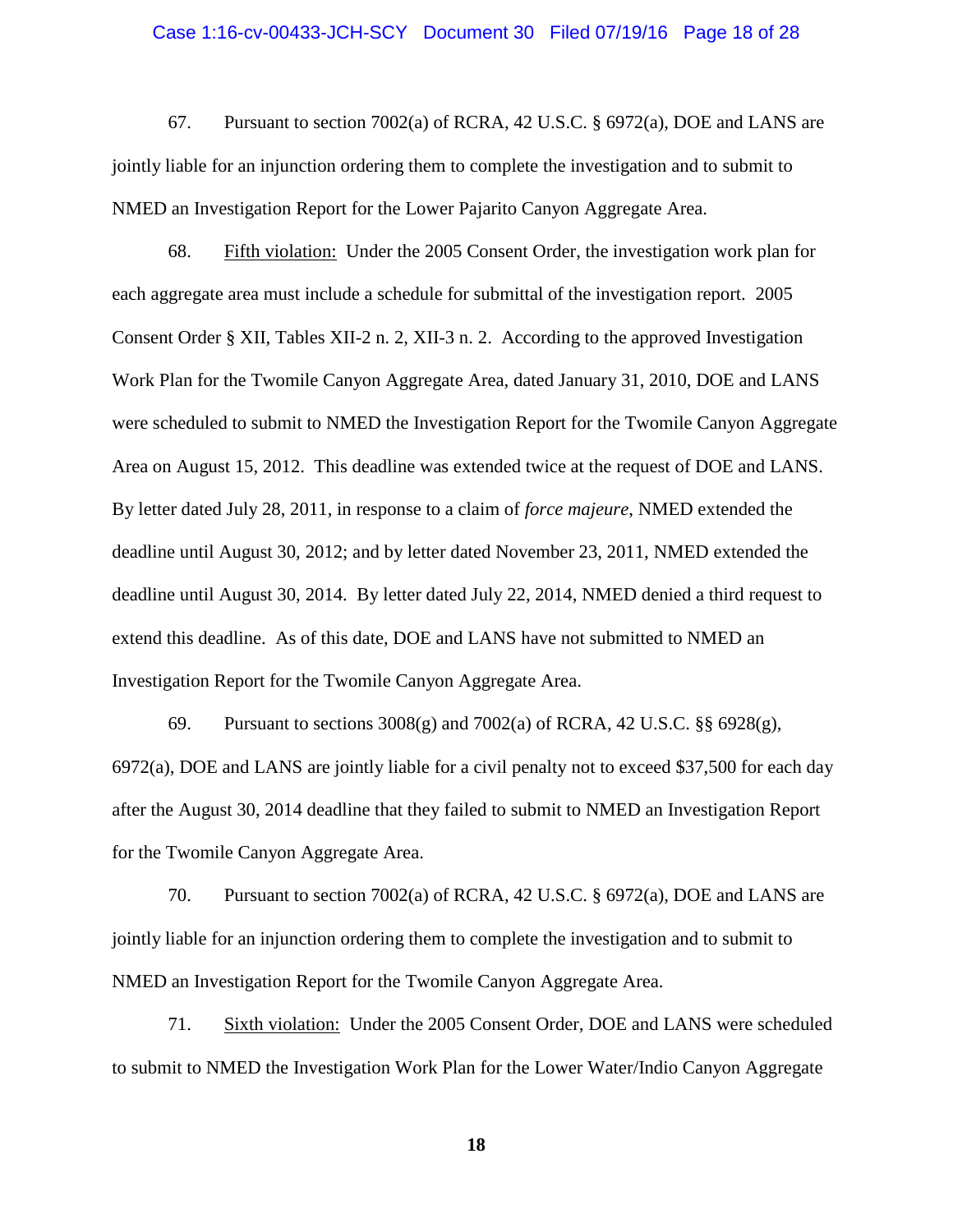### Case 1:16-cv-00433-JCH-SCY Document 30 Filed 07/19/16 Page 19 of 28

Area on September 30, 2012. 2005 Consent Order § XII, Tables XII-2, XII-3. This deadline was extended once at the request of DOE and LANS. By letter dated December 5, 2011, NMED extended the deadline until September 30, 2014. By letter dated September 23, 2014, NMED denied a second request to extend the deadline. As of this date, DOE and LANS have not submitted to NMED an Investigation Work Plan for the Lower Water/Indio Canyon Aggregate Area.

72. Pursuant to sections 3008(g) and 7002(a) of RCRA, 42 U.S.C. §§ 6928(g), 6972(a), DOE and LANS are jointly liable for a civil penalty not to exceed \$37,500 for each day after the September 30, 2014 deadline that they failed to submit to NMED an Investigation Work Plan for the Lower Water/Indio Canyon Aggregate Area.

73. Pursuant to section 7002(a) of RCRA, 42 U.S.C. § 6972(a), DOE and LANS are jointly liable for an injunction ordering them to submit to NMED an Investigation Work Plan for the Lower Water/Indio Canyon Aggregate Area and to implement the work plan.

74. Seventh violation: Under the 2005 Consent Order, the investigation work plan for each aggregate area must include a schedule for submittal of the investigation report. 2005 Consent Order § XII, Tables XII-2 n. 2, XII-3 n. 2. According to NMED's letter approving the Investigation Work Plan for the Cañon de Valle Aggregate Area, dated February 9, 2007, DOE and LANS were scheduled to submit to NMED the Investigation Report for the Cañon de Valle Aggregate Area at TA-16 on December 15, 2012. This deadline was extended once at the request of DOE and LANS. By letter dated June 11, 2012, NMED extended the deadline until December 15, 2014. By letter dated December 19, 2014, NMED denied a second request to extend the deadline. As of this date, DOE and LANS have not submitted to NMED an Investigation Report for the Cañon de Valle Aggregate Area at TA-16.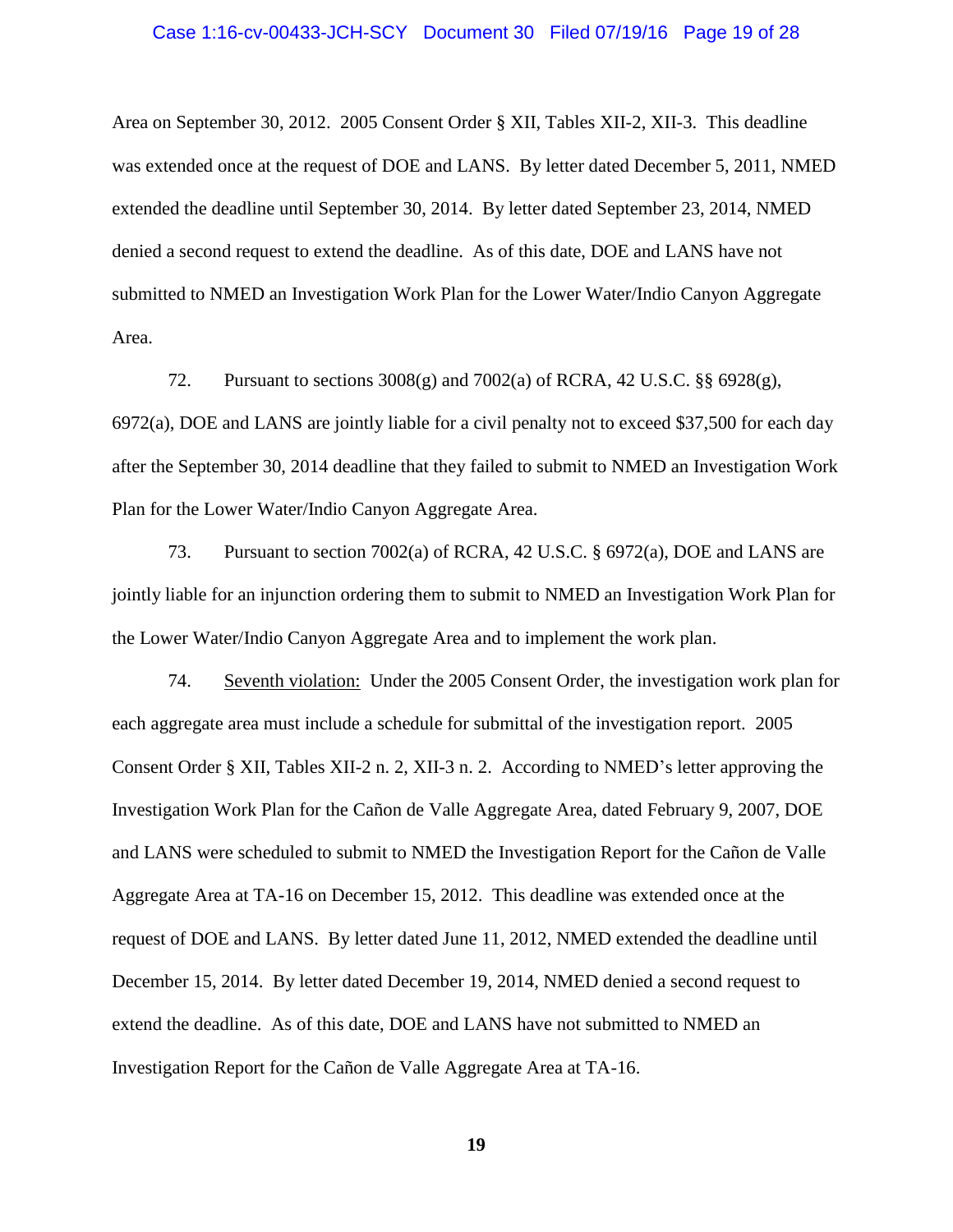### Case 1:16-cv-00433-JCH-SCY Document 30 Filed 07/19/16 Page 20 of 28

75. Pursuant to sections 3008(g) and 7002(a) of RCRA, 42 U.S.C. §§ 6928(g), 6972(a), DOE and LANS are jointly liable for a civil penalty not to exceed \$37,500 for each day after the December 15, 2014 deadline that they failed to submit to NMED an Investigation Report for the Cañon de Valle Aggregate Area at TA-16.

76. Pursuant to section 7002(a) of RCRA, 42 U.S.C. § 6972(a), DOE and LANS are jointly liable for an injunction ordering them to complete the investigation and to submit to NMED an Investigation Report for the Cañon de Valle Aggregate Area at TA-16.

77. Eighth violation: Under the 2005 Consent Order, the investigation work plan for each aggregate area must include a schedule for submittal of the investigation report. 2005 Consent Order § XII, Tables XII-2 n. 2, XII-3 n. 2. According to NMED's letter directing DOE and LANS to modify the Upper Water Canyon Investigation Work Plan (Revision 1), dated February 18, 2011, DOE and LANS were scheduled to submit to NMED the Investigation Report for the Upper Water Canyon Aggregate Area on December 31, 2012. This deadline was extended once at the request of DOE and LANS. By letter dated June 15, 2012, NMED extended the deadline until December 31, 2014. By letter dated December 29, 2014, NMED denied a second request to extend the deadline. As of this date, DOE and LANS have not submitted to NMED an Investigation Report for the Upper Water Canyon Aggregate Area.

78. Pursuant to sections 3008(g) and 7002(a) of RCRA, 42 U.S.C. §§ 6928(g), 6972(a), DOE and LANS are jointly liable for a civil penalty not to exceed \$37,500 for each day after the December 31, 2014 deadline that they failed to submit to NMED an Investigation Report for the Upper Water Canyon Aggregate Area.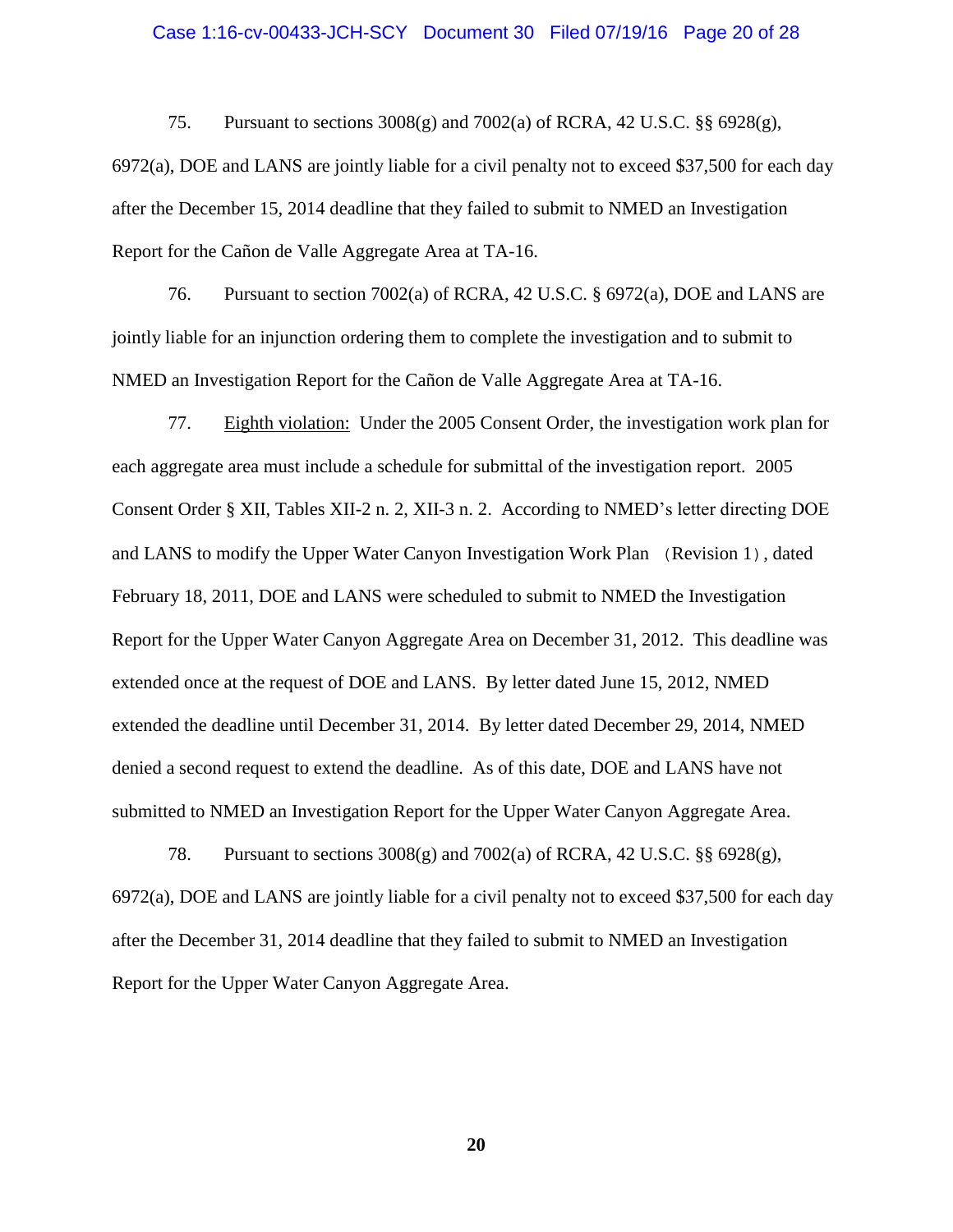### Case 1:16-cv-00433-JCH-SCY Document 30 Filed 07/19/16 Page 21 of 28

79. Pursuant to section 7002(a) of RCRA, 42 U.S.C. § 6972(a), DOE and LANS are jointly liable for an injunction ordering them to complete the investigation and to submit to NMED an Investigation Report for the Upper Water Canyon Aggregate Area.

80. Ninth violation: Under the 2005 Consent Order, the investigation work plan for each aggregate area must include a schedule for submittal of the investigation report. 2005 Consent Order § XII, Tables XII-2 n. 2, XII-3 n. 2. According to NMED's letter approving the Investigation Work Plan for the Starmer/Upper Pajarito Canyon Aggregate Area, dated March 29, 2011, DOE and LANS were scheduled to submit to NMED the Investigation Report for the Starmer/Upper Pajarito Canyon Aggregate Area on December 31, 2012. This deadline was extended once at the request of DOE and LANS. By letter dated June 22, 2012, NMED extended the deadline until December 31, 2014. By letter dated December 29, 2014, NMED denied a second request to extend the deadline. As of this date, DOE and LANS have not submitted to NMED an Investigation Report for the Starmer/Upper Pajarito Canyon Aggregate Area.

81. Pursuant to sections  $3008(g)$  and  $7002(a)$  of RCRA, 42 U.S.C. §§ 6928(g), 6972(a), DOE and LANS are jointly liable for a civil penalty not to exceed \$37,500 for each day after the December 31, 2014 deadline that they failed to submit to NMED an Investigation Report for the Starmer/Upper Pajarito Canyon Aggregate Area.

82. Pursuant to section 7002(a) of RCRA, 42 U.S.C. § 6972(a), DOE and LANS are jointly liable for an injunction ordering them to complete the investigation and to submit to NMED an Investigation Report for the Starmer/Upper Pajarito Canyon Aggregate Area.

83. Tenth violation: Under the 2005 Consent Order, DOE and LANS were required to submit to NMED work plans for the installation of intermediate groundwater monitoring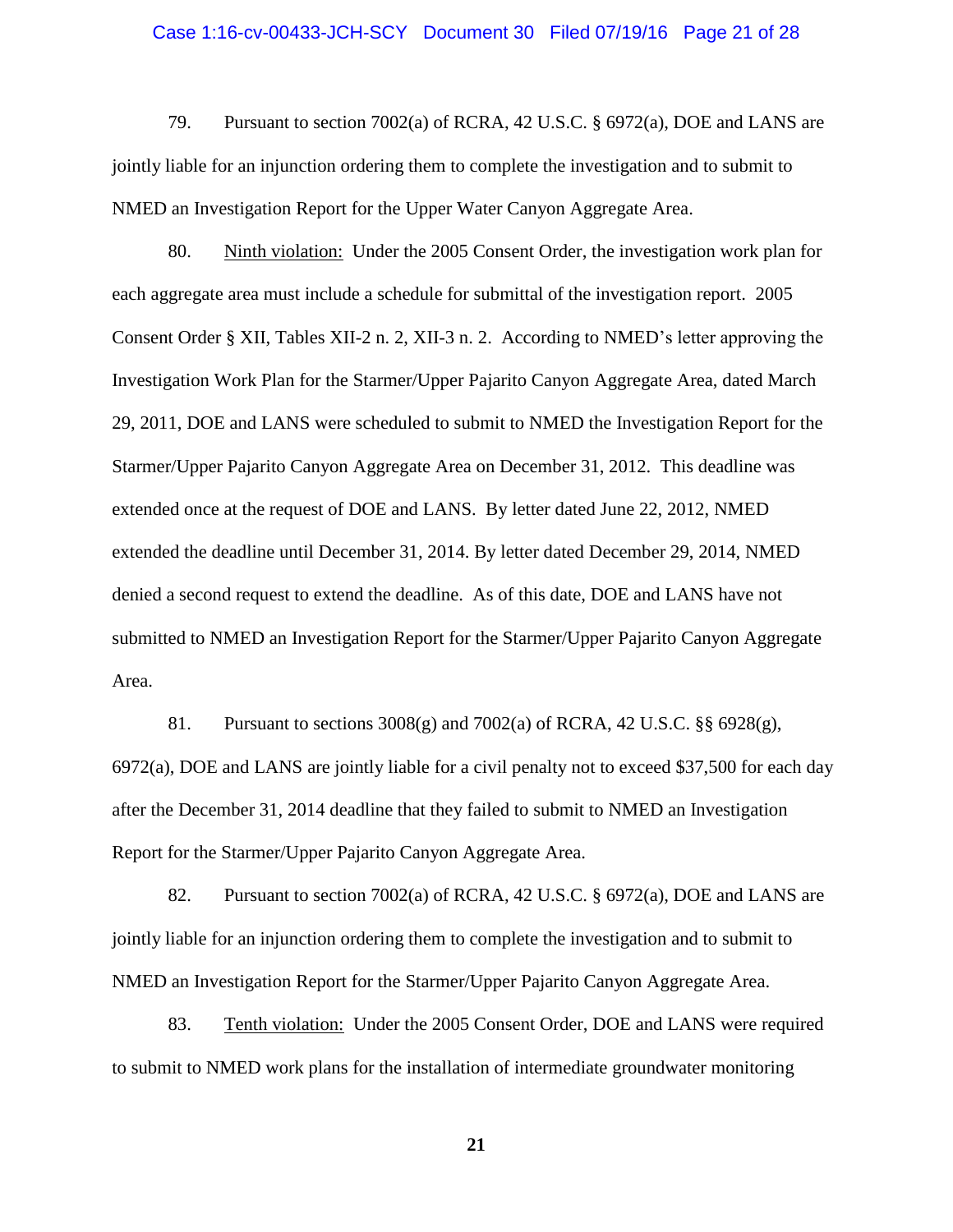### Case 1:16-cv-00433-JCH-SCY Document 30 Filed 07/19/16 Page 22 of 28

wells. 2005 Consent Order § IV. According to NMED's letter approving the Drilling Work Plan for Perched-Intermediate Well R-26i, dated August 8, 2012, DOE and LANS were scheduled to complete the installation of monitoring Well R-26i into the intermediate perched aquifer by October 31, 2013. This deadline was extended twice at the request of DOE and LANS. By letter dated January 2, 2014, NMED extended the deadline for completion of monitoring Well R-26i until May 31, 2014. Because NMED did not respond to a second extension request within ten business days, effective on May 30, 2014, the deadline for completion of monitoring Well R-26i was automatically extended until December 31, 2014. By letter dated December 31, 2014, NMED denied a third request for extension of the deadline for completion of monitoring Well R-26i. As of this date, DOE and LANS have not completed the installation of intermediate monitoring Well R-26i.

84. Under the 2005 Consent Order, DOE and LANS were required to submit to NMED a Well Completion Summary Fact Sheet describing the installation of monitoring Well R-26i within 30 days after completion of the installation or, given the last extension, on January 30, 2015. 2005 Consent Order § XII, Table XII-4. As of this date, DOE and LANS have not submitted to NMED a Well Completion Summary Fact Sheet for monitoring Well R-26i.

85. Under the 2005 Consent Order, DOE and LANS were required to submit to NMED a Well Completion Report describing in greater detail the installation of monitoring Well R-26i within 150 days after completion of the installation or, given the last extension, on May 30, 2015. 2005 Consent Order § XII, Table XII-4. As of this date, DOE and LANS have not submitted to NMED a Well Completion Report for monitoring Well R-26i.

86. Pursuant to sections  $3008(g)$  and  $7002(a)$  of RCRA, 42 U.S.C. §§ 6928(g), 6972(a), DOE and LANS are jointly liable for a civil penalty not to exceed \$37,500 for each day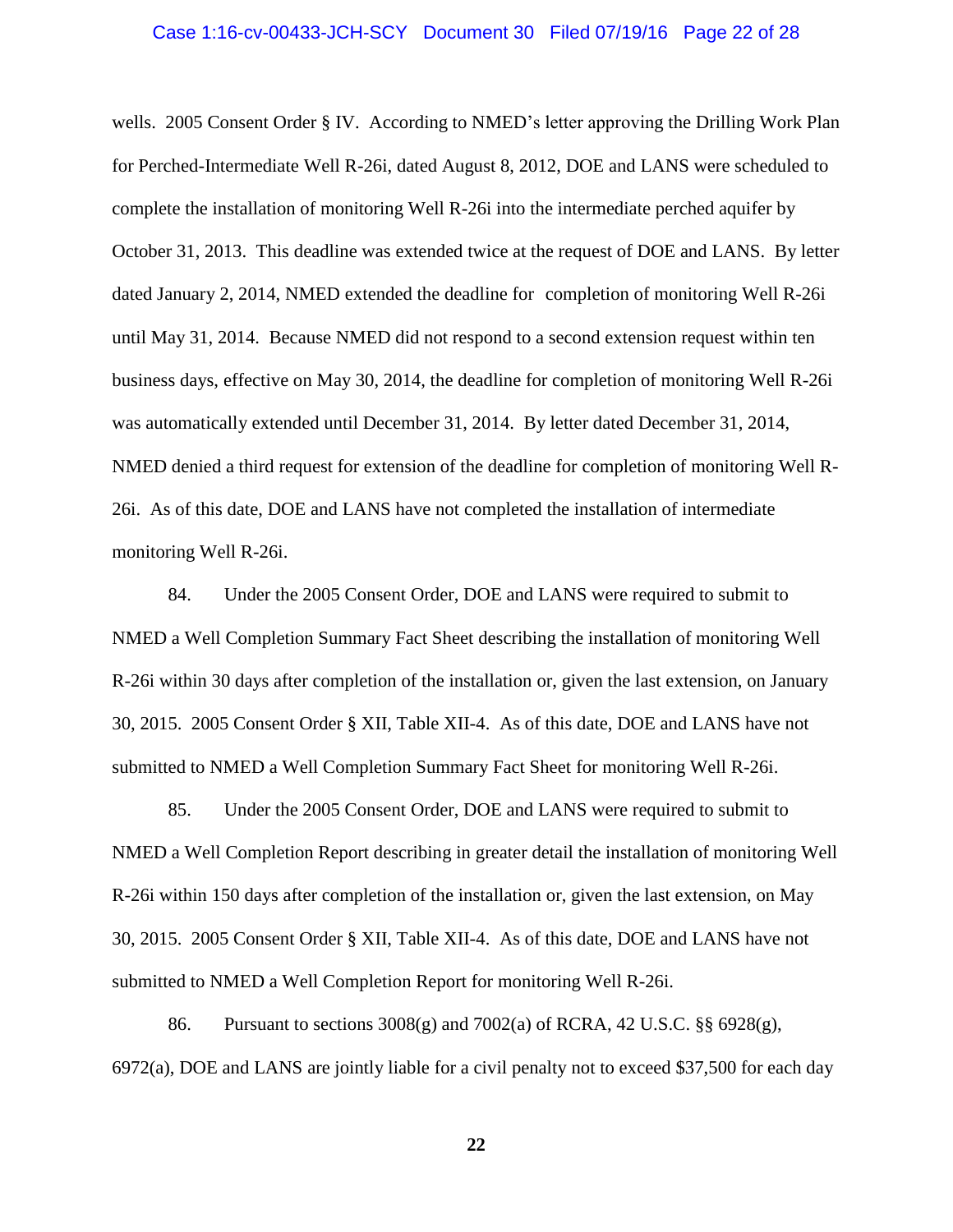### Case 1:16-cv-00433-JCH-SCY Document 30 Filed 07/19/16 Page 23 of 28

after the January 30, 2015 deadline that they failed to submit to NMED a Well Completion Summary Fact Sheet for monitoring Well R-26i, and for each day after the May 30, 2015 deadline that they failed to submit to NMED a Well Completion Report for monitoring Well R-26i.

87. Pursuant to section 7002(a) of RCRA, 42 U.S.C. § 6972(a), DOE and LANS are jointly liable for an injunction ordering them to complete the installation of monitoring Well R-26i into the regional aquifer, to submit to NMED a Well Completion Summary Fact Sheet for Well R-26i within 30 days after completion of the installation, and to submit to NMED a Well Completion Report for monitoring Well R-26i within 150 days after completion of the installation.

88. Eleventh violation: Under the 2005 Consent Order, DOE and LANS were scheduled to submit to NMED the Remedy Completion Report for MDA AB, Areas 1, 3, 4, 11, and 12 at TA-49 (SWMUs 49-001(a-g) and 49-003, and AOC C-49-008(d)) on January 31, 2015. By letter dated February 3, 2015, NMED denied a request for an extension of this deadline. As of this date, DOE and LANS have not submitted to NMED a Remedy Completion Report for MDA AB, Areas 1, 3, 4, 11, and 12.

89. Pursuant to sections  $3008(g)$  and  $7002(a)$  of RCRA, 42 U.S.C. §§ 6928(g), 6972(a), DOE and LANS are jointly liable for a civil penalty not to exceed \$37,500 for each day after the January 31, 2015 deadline that they failed to submit to NMED a Remedy Completion Report for MDA AB, Areas 1, 3, 4, 11, and 12.

90. Pursuant to section 7002(a) of RCRA, 42 U.S.C.  $\S$  6972(a), DOE and LANS are jointly liable for an injunction ordering them to complete the remedy and to submit to NMED a Remedy Completion Report for MDA AB, Areas 1, 3, 4, 11, and 12.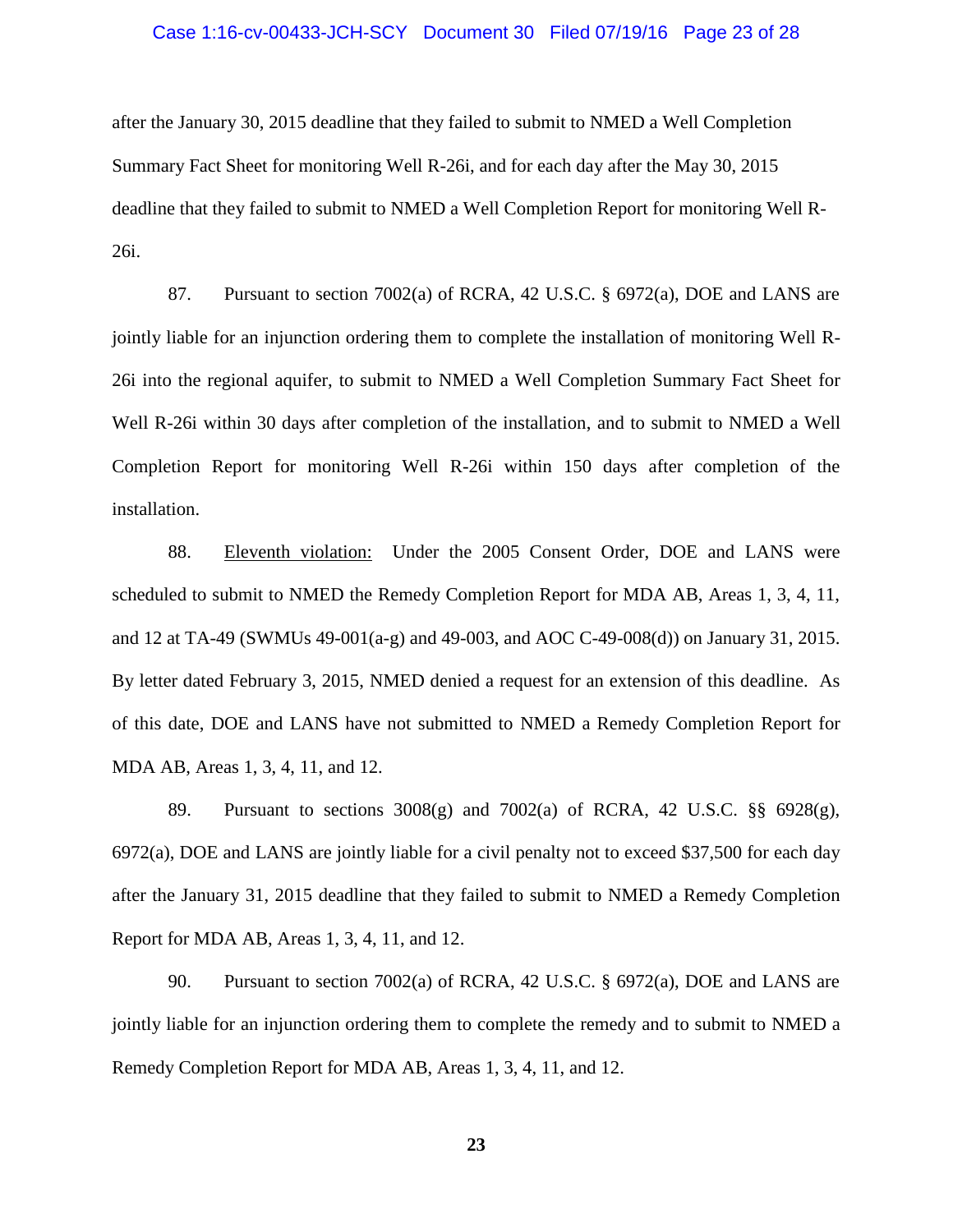### Case 1:16-cv-00433-JCH-SCY Document 30 Filed 07/19/16 Page 24 of 28

91. Twelfth violation: Under the 2005 Consent Order, the investigation work plan for each aggregate area must include a schedule for submittal of the investigation report. 2005 Consent Order § XII, Tables XII-2 n. 2, XII-3 n. 2. According to the approved Revised Investigation Work Plan for the Chaquehui Canyon Aggregate Area, dated November 1, 2010, DOE and LANS were scheduled to submit to NMED the Investigation Report for the Chaquehui Canyon Aggregate Area on March 31, 2013. This deadline was extended once at the request of DOE and LANS. By letter dated June 26, 2012, NMED extended the deadline until March 31, 2015. By letter dated March 3, 2015, NMED denied a second request for an extension of this deadline. As of this date, DOE and LANS have not submitted to NMED an Investigation Report for the Chaquehui Canyon Aggregate Area.

92. Pursuant to sections 3008(g) and 7002(a) of RCRA, 42 U.S.C. §§ 6928(g), 6972(a), DOE and LANS are jointly liable for a civil penalty not to exceed \$37,500 for each day after the March 31, 2015 deadline that they failed to submit to NMED an Investigation Report for the Chaquehui Canyon Aggregate Area.

93. Pursuant to section 7002(a) of RCRA, 42 U.S.C. § 6972(a), DOE and LANS are jointly liable for an injunction ordering them to complete the investigation and to submit to NMED an Investigation Report for the Chaquehui Canyon Aggregate Area.

94. By letter dated May 5, 2016, the plaintiff, Nuclear Watch New Mexico, gave notice of the violations alleged above to the Administrator of EPA (personal service), the Regional Administrator of EPA Region VI (certified mail service), the Attorney General of the United States (personal service), the United States Attorney for the District of New Mexico (certified mail service), the New Mexico Attorney General (certified mail service), the United States Secretary of Energy (for DOE) (personal service), LANS (certified mail service), and the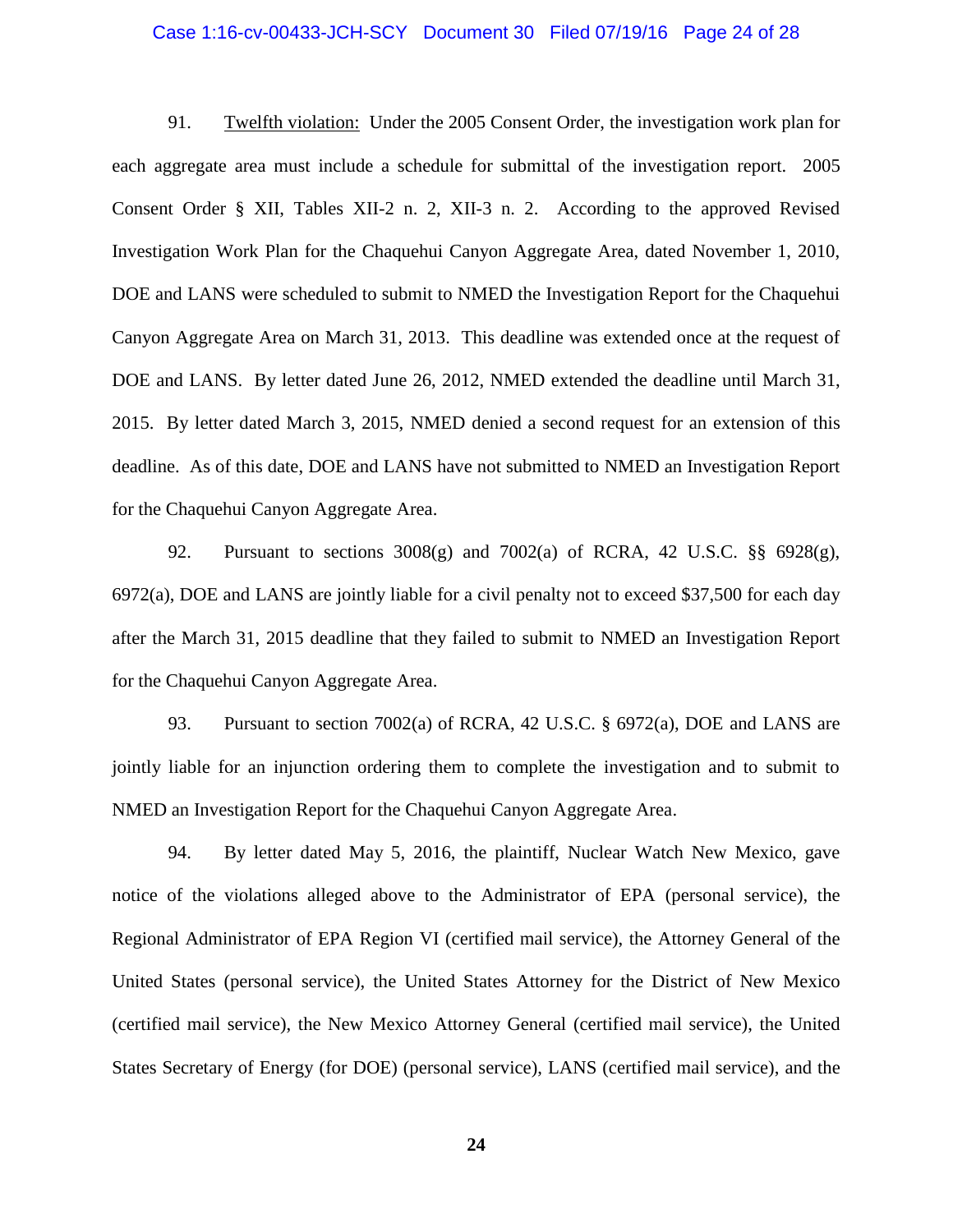### Case 1:16-cv-00433-JCH-SCY Document 30 Filed 07/19/16 Page 25 of 28

Secretary of NMED (certified mail service) pursuant to section  $7002(b)(1)(A)$  of RCRA, 42 U.S.C. § 6972(b)(1)(A). As of May 12, 2016, all addressees received the letter.

# **SECOND CLAIM FOR RELIEF: VIOLATION OF FINAL COMPLIANCE DATE**

95. Nuclear Watch New Mexico realleges Paragraphs 1 through 47 as if fully set forth below.

96. Under the 2005 Consent Order, DOE and LANS were scheduled to submit to NMED the Remedy Completion Report for MDA G at TA-54 on December 6, 2015. This deadline is the final compliance date for all corrective action at LANL under the 2005 Consent Order. As of this date, DOE and LANS have not submitted to NMED a Remedy Completion Report for MDA G.

97. Pursuant to sections  $3008(g)$  and  $7002(a)$  of RCRA, 42 U.S.C. §§ 6928(g), 6972(a), DOE and LANS are jointly liable for a civil penalty not to exceed \$37,500 for each day after the December 6, 2015 deadline that they failed to submit to NMED a Remedy Completion Report for MDA G at TA-54.

98. Pursuant to section 7002(a) of RCRA, 42 U.S.C. § 6972(a), DOE and LANS are jointly liable for an injunction ordering them to complete the remedy and to submit to NMED a Remedy Completion Report for MDA G at TA-54.

99. By letter dated January 20, 2016, the plaintiff, Nuclear Watch New Mexico, gave notice of the violation alleged above to the Administrator of EPA, the Regional Administrator of EPA Region VI, the Attorney General of the United States, the United States Attorney for the District of New Mexico, the New Mexico Attorney General, the United States Secretary of Energy (for DOE), LANS, and the Secretary of NMED by certified mail pursuant to section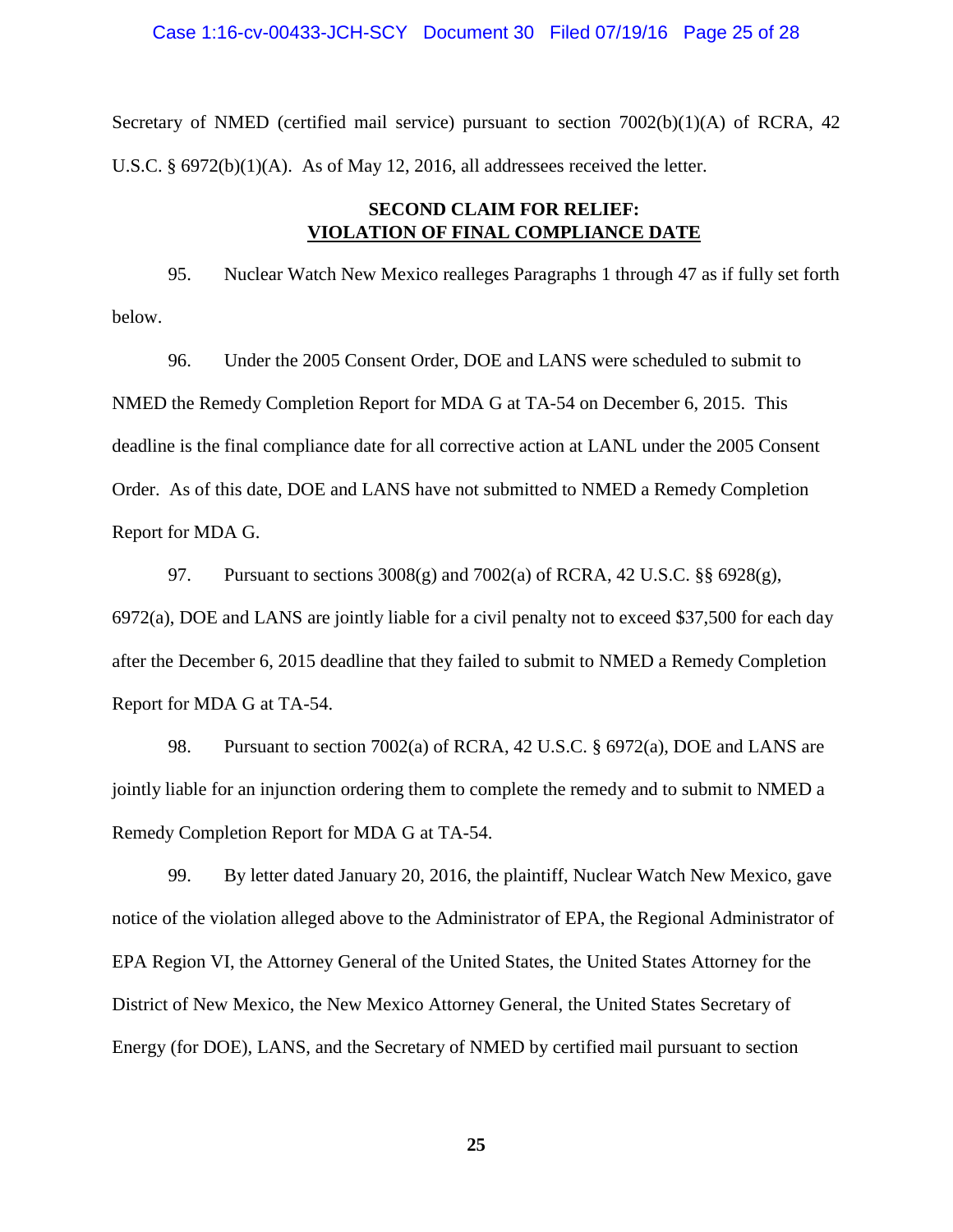7002(b)(1)(A) of RCRA, 42 U.S.C. § 6972(b)(1)(A). As of February 17, 2016, all addressees received the letter.

# **THIRD CLAIM FOR RELIEF: DECLARATORY JUDGMENT**

100. Nuclear Watch New Mexico realleges Paragraphs 1 through 52 as if fully set forth below.

101. The 2005 Consent Order adopts and incorporates requirements from permit regulations, N.M. Admin. Code § 20.4.1.900 (incorporating 40 C.F.R. § 270.42) and N.M. Admin. Code § 20.4.1.901, for public participation in corrective action, including public participation in modifications to corrective action requirements. 2005 Consent Order §§ III.W.5, III.J.1.

102. The federal regulations at 40 C.F.R. § 270.42, Appendix I, ¶ A.5.b, which are incorporated into New Mexico regulations by N.M. Admin. Code § 20.4.1.900, establish that an "extension of final compliance date" is a "Class 3" permit modification.

103. The HWA provides that prior to the issuance of a "major modification" to a permit, NMED must afford "an opportunity for a public hearing at which all interested persons shall be given a reasonable chance to submit data, views or arguments orally or in writing and to examine witnesses testifying at the hearing." N.M. Stat. Ann. § 74-4-4.2(H).

104. The New Mexico Hazardous Waste Regulations provide that a "major modification" under the HWA is considered to be a "Class 3" modification under the regulations. *See* N.M. Admin. Code § 20.4.1.901.B(6).

105. The 2005 Consent Order established a final compliance date of December 6, 2015 for completion of all corrective action. 2005 Consent Order § XII, Tables XII-2, XII-3 (Oct. 29, 2012). The 2016 Consent Order purports to supersede the final compliance date of December 6,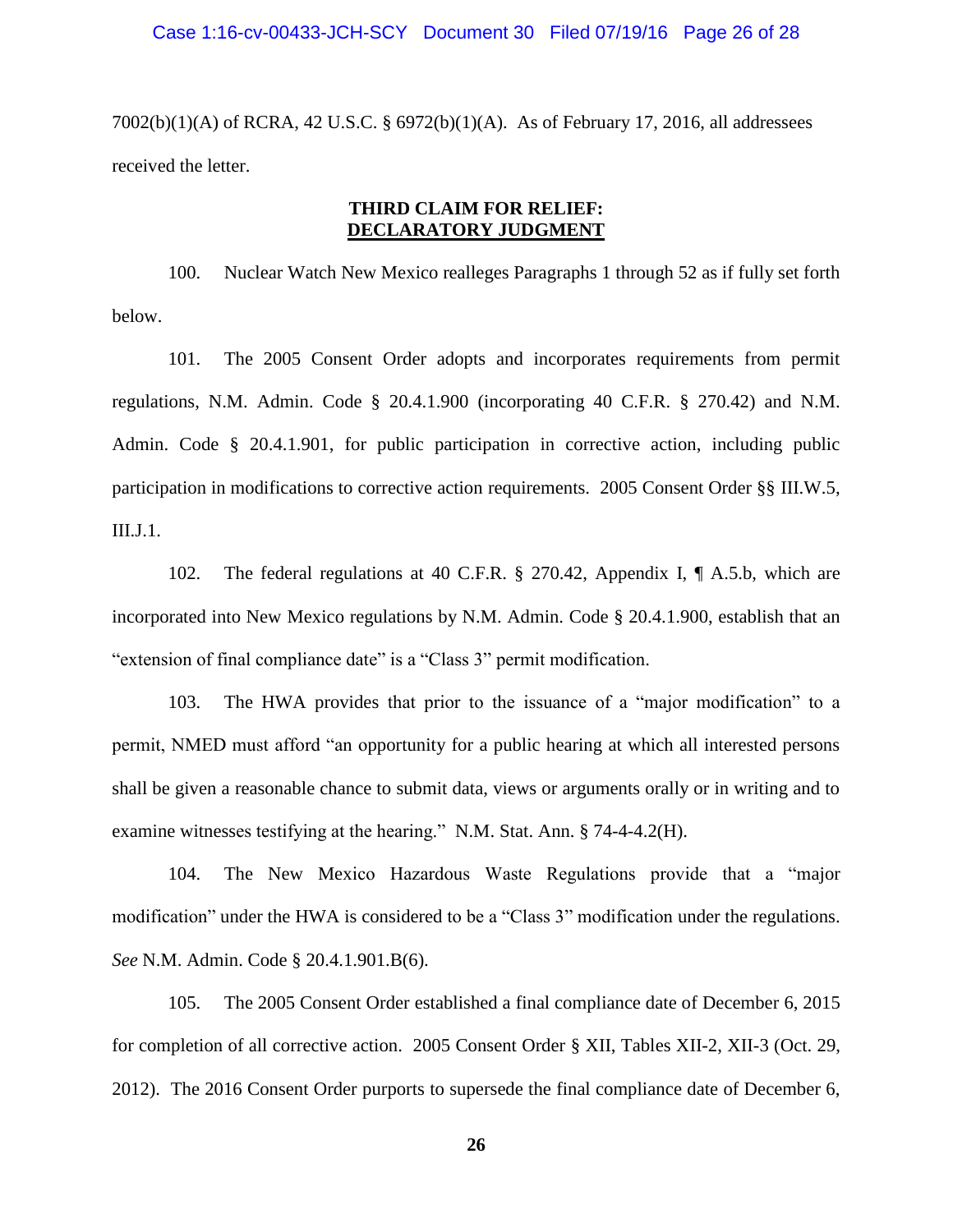### Case 1:16-cv-00433-JCH-SCY Document 30 Filed 07/19/16 Page 27 of 28

2015, but the 2016 Consent Order has no final compliance date. The 2016 Consent Order provides that the schedule will be negotiated at a later time. 2016 Consent Order § VIII.B, C. A change of a final compliance date from a date certain to no date at all is an extension of the final compliance date, and therefore a "Class 3" modification, within the meaning of 40 C.F.R. § 270.42, Appendix I, ¶ A.5.b.

106. Pursuant to the HWA and the terms of the 2005 Consent Order, before executing the 2016 Consent Order NMED was required to hold a public hearing, with an opportunity for the public to submit data, views, and arguments and to examine witnesses.

107. Pursuant to 28 U.S.C. § 2201, Nuclear Watch New Mexico is entitled to a declaratory judgment finding that because the 2016 Consent Order was executed without a public hearing, that order is contrary to the HWA and the terms of the 2005 Consent Order, and that the 2016 Consent Order is therefore invalid.

## **FOURTH CLAIM FOR RELIEF: COSTS OF LITIGATION**

108. Nuclear Watch New Mexico realleges Paragraphs 1 through 107 as if fully set forth below.

109. Nuclear Watch New Mexico has incurred litigation costs, including reasonable attorney and expert witness fees, in the amount of at least \$1,000.00, and is continuing to incur litigation costs.

110. DOE and LANS are jointly liable for costs of litigation that Nuclear Watch New Mexico has incurred, including reasonable attorney and expert witness fees, under section 7002(e) of RCRA, 42 U.S.C. § 6972(e).